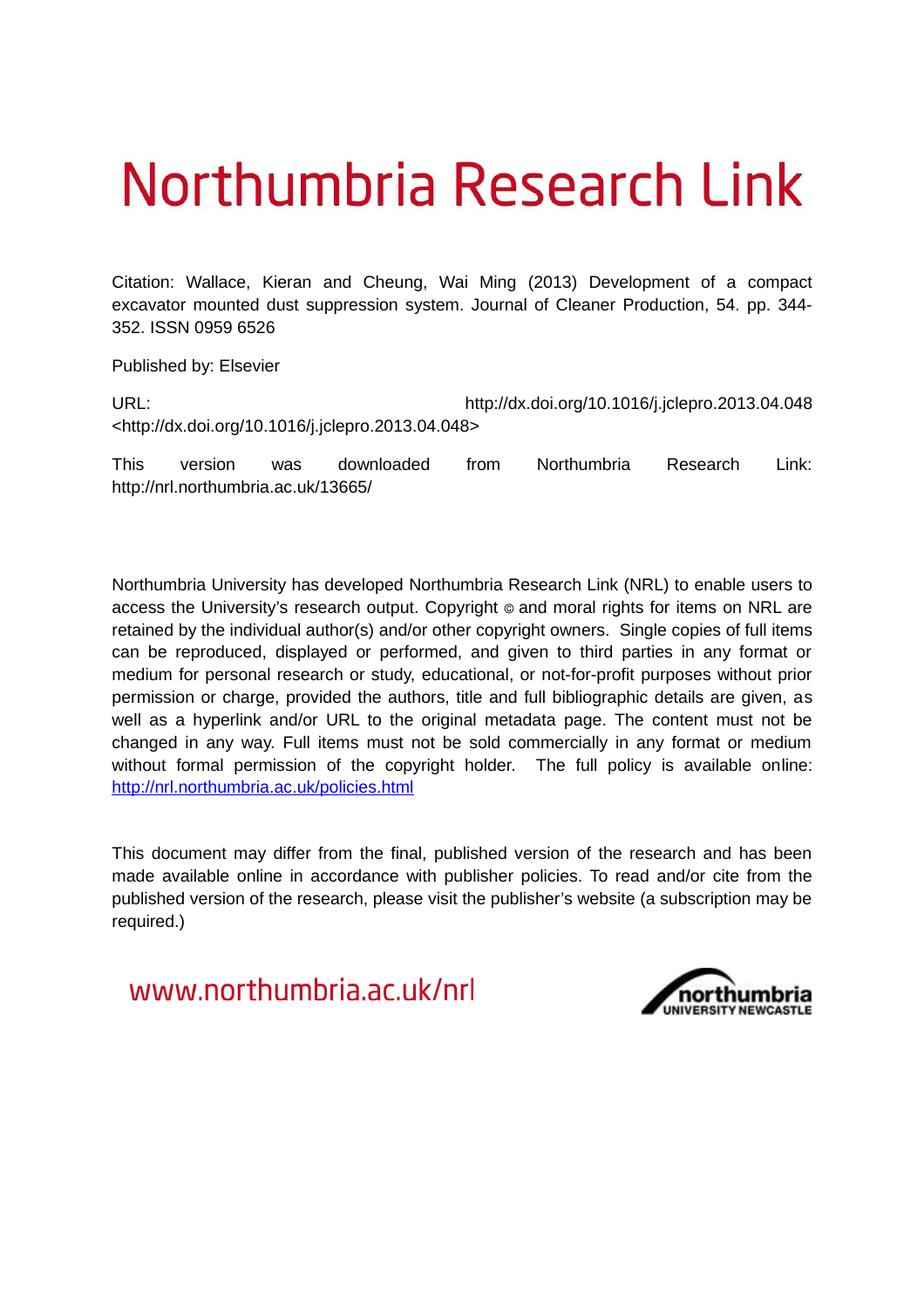|                  |  | <b>Suppression System</b>               |  |  |
|------------------|--|-----------------------------------------|--|--|
|                  |  |                                         |  |  |
|                  |  |                                         |  |  |
|                  |  | <b>Kieran Andrew Wallace</b>            |  |  |
|                  |  | PTS Demolition and Dismantling Ltd      |  |  |
|                  |  | <b>Beaumont Way</b>                     |  |  |
|                  |  |                                         |  |  |
|                  |  | <b>Aycliffe Business Park</b>           |  |  |
|                  |  | Newton Aycliffe,                        |  |  |
|                  |  | Co. Durham, DL5 6SN, UK                 |  |  |
|                  |  | kieranwallace@yahoo.co.uk               |  |  |
|                  |  |                                         |  |  |
|                  |  |                                         |  |  |
|                  |  | Wai Ming Cheung (corresponding author)  |  |  |
|                  |  | Faculty of Engineering and Environment, |  |  |
|                  |  | Department of Mechanical Engineering,   |  |  |
|                  |  |                                         |  |  |
|                  |  | University of Northumbria,              |  |  |
|                  |  | Newcastle Upon Tyne,                    |  |  |
|                  |  | NE1 8ST, UK.                            |  |  |
|                  |  | wai.m.cheung@northumbria.ac.uk          |  |  |
|                  |  |                                         |  |  |
|                  |  | +44(0)191 243 7584                      |  |  |
| Word count: 6521 |  |                                         |  |  |
|                  |  |                                         |  |  |
|                  |  |                                         |  |  |
|                  |  |                                         |  |  |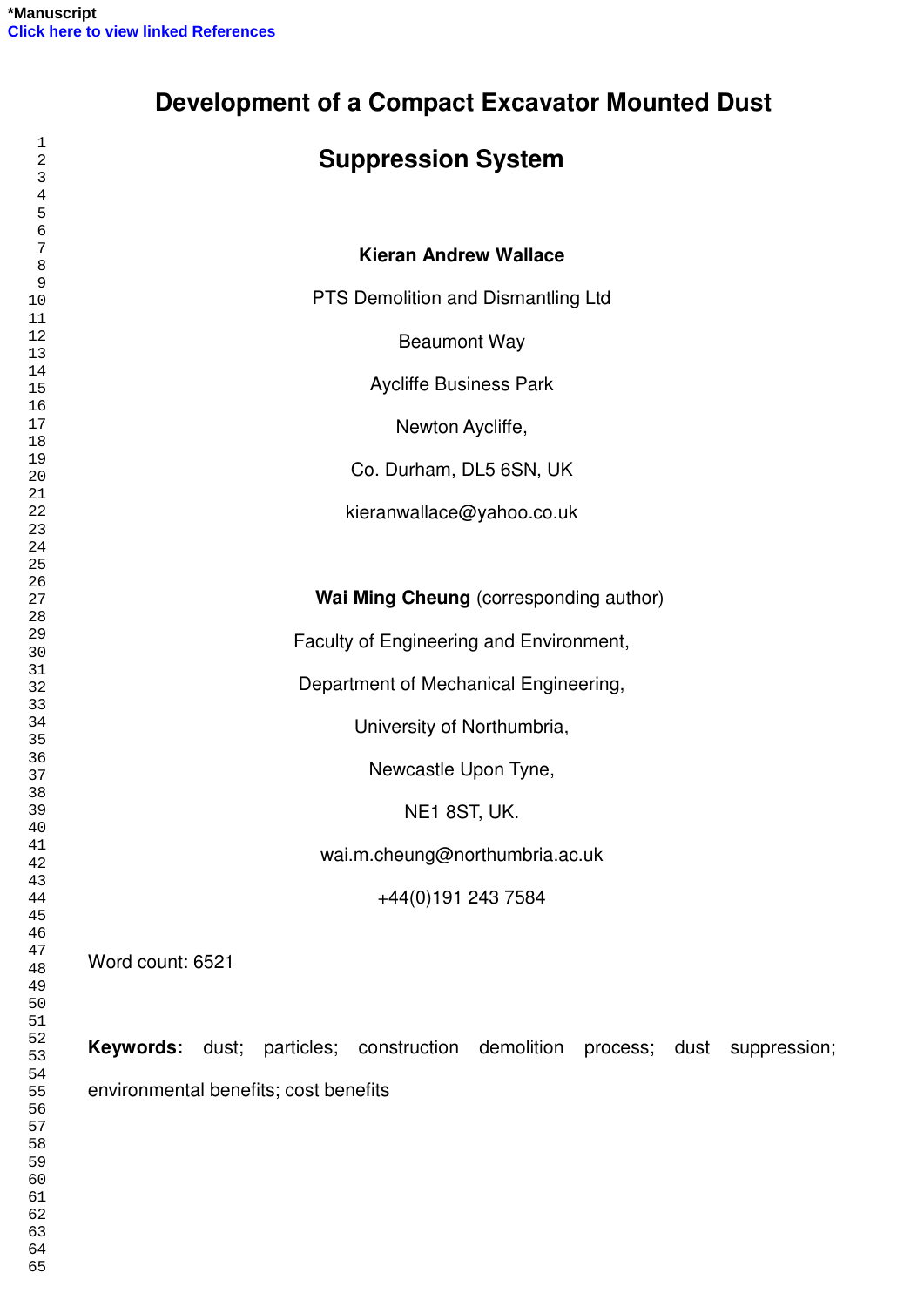**Abstract:** This paper reports on the investigation of an excavator mounted dust suppression system for demolition and construction activities. Ever increasing pressure is placed on contractors to improve their environmental performance, especially dust emissions. Current methods of dust suppression have been investigated and each of the methods has also been critically analysed to determine their advantages and disadvantages. The investigation also examined the requirements of such a system and a concept system proposal was produced. A working prototype has been constructed for a mini excavator complete with a hydraulic breaker. The proposed system was rigorously tested in various configurations to determine its efficiency and effectiveness in comparison with current suppression techniques. The resulting benefits such as the reduction of water usage and cost are highlighted.

# **1 INTRODUCTION**

Dust on construction and demolition sites has always been an issue, particularly regarding the health hazards of inhaling dust and the visibility issues associated with airborne dust particles (Zhao et al., 2012). As health, safety and environmental regulations are increasingly tightened, contractors and clients are forced to explore new ways of controlling dust. Dust is particle matter consisting of very small particles with a diameter ranging from 2.5 to 10 µm. Fugitive dust is one type of these small particles that are most hazardous to human health (Wu and Chen, 2011; Dimari et al., 2008; Driussi and Janz, 2006).

Ever increasing regulations on environmental responsibility for contractors means that construction and demolition sites no longer have the option to recycle, especially on demolition sites that recycle concrete and stone products which produce fugitive silica dust (Dimari et al., 2008). Recent Health and Safety Executive (HSE) funded research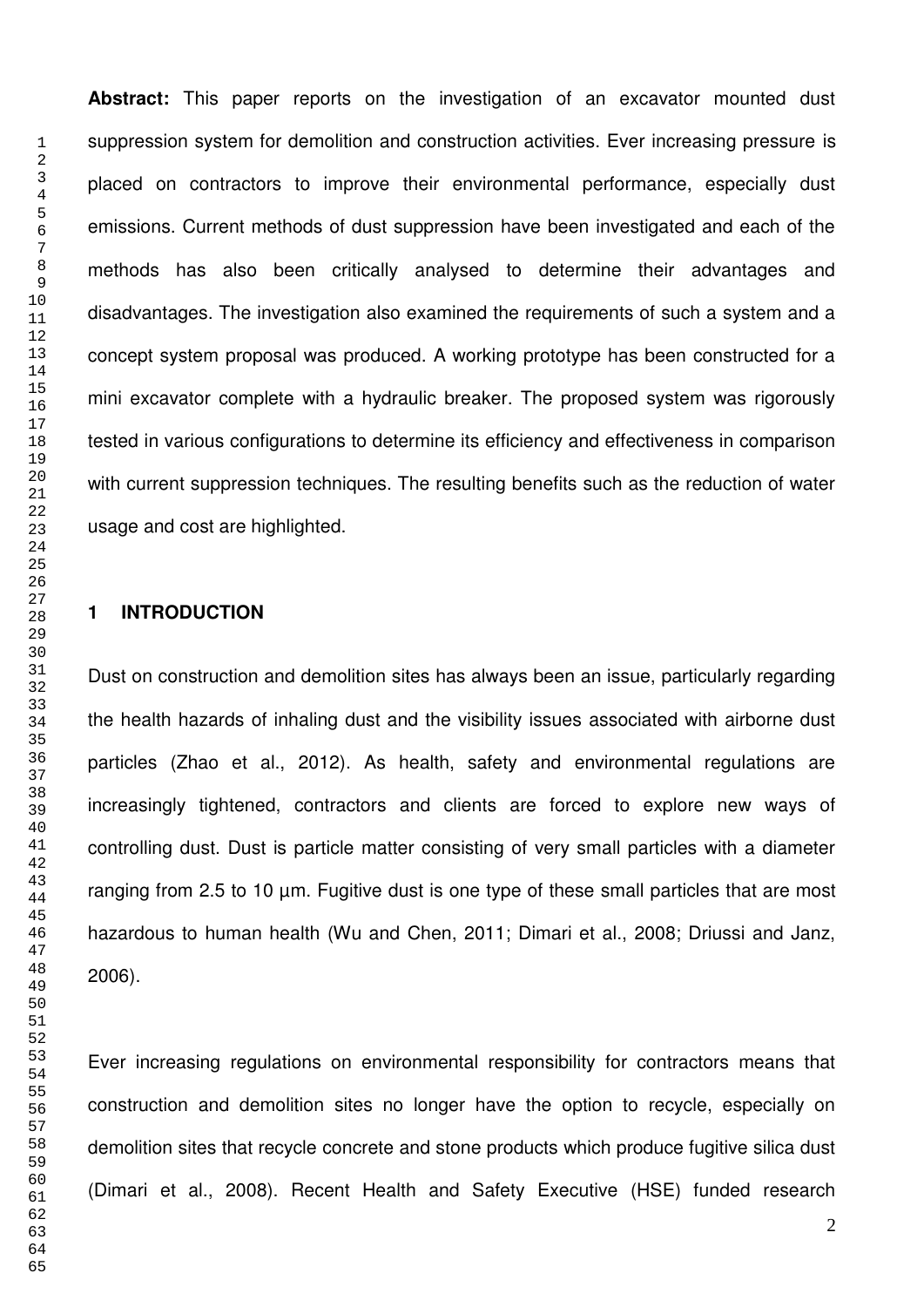suggested that over 650 construction deaths from silica-related lung cancer occurred in the UK in 2004. This equals 12 construction workers a week and suggests that silica inhalation is currently the second most important cause of occupational lung cancer after asbestos (HSE, 2004). Lung cancer is not the only effect of silica inhalation, which is the inhalation of small dust particles that causes scarring of the lungs known as silicosis. This condition can make the affected person breathless and disabled. Silicosis also increases the risk of serious infections such as tuberculosis (Petavratzi et al., 2005). Dust may not seem very dangerous but, with findings like these, it is imperative that something is done to reduce exposure throughout the construction industry.

Demolition activities involving excavators and hydraulic breakers often involve dust, whether the dust is built up over time in buildings being demolished or produced in the breaking or cutting of dry material such as concrete. With ever tightening health, safety and environmental legislation surrounding airborne dust on construction and demolition sites, contractors and clients are always searching for new initiatives and technology to combat airborne particulate matter. An excavator mounted dust suppression unit could reduce the requirement for excessive amounts of water to be used; due to this reduction in water usage, the amount of slurry produced causing slip hazards and other environmental issues could also be reduced. Internal demolition using mini excavators produces dust in a confined space and large air movers are usually used to extract the dust. However, in buildings with poor ventilation and confined space, it is not always possible to implement such equipment. This would be the perfect situation to implement a compact excavator mounted dust suppression system as proposed in this research. For this reason, a mini excavator has been used in this investigation to determine the effect of the proposed prototype system.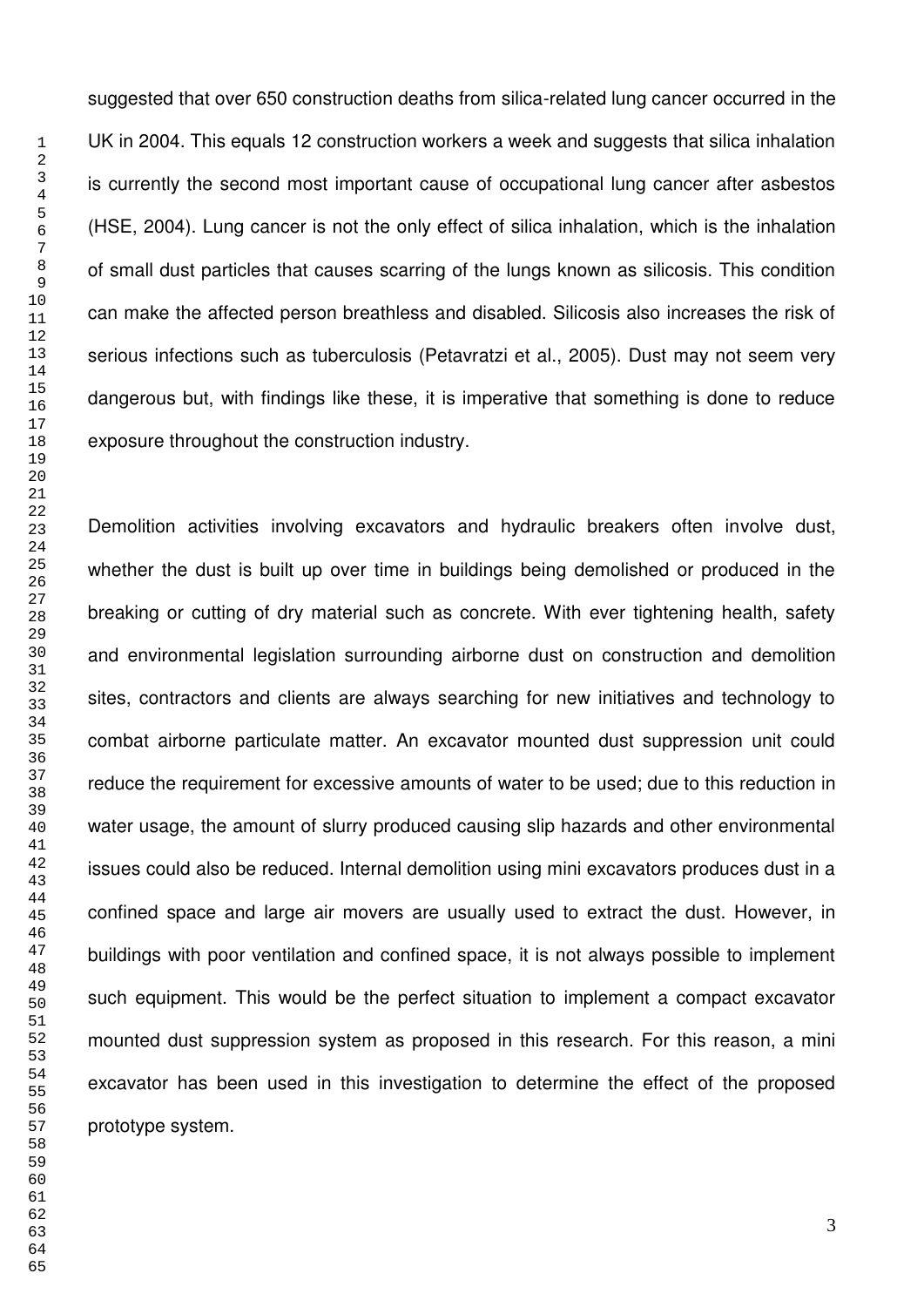Conventional methods of dust suppression extract the air and particles, pass the mixture through filters to remove the particles and then recycle the air using wet suppressants to prohibit the dust particles from becoming airborne. However, using extraction equipment is not always practically possible to implement and can also be very expensive to operate, including, for example, regular maintenance and the requirement of large amounts of electricity to power the system. In addition, extraction units are not very effective in ambient environments such as outdoors. This is due to the dispersion of dust particles in the infinite volume of air upon release. Conventional wet methods of dust suppression are generally the most common technique being utilised across the world, mainly due to the feasibility of the system and the simplicity of implementation. Typically, large amounts of water are used to wet material as it is broken out to prohibit the release of dust particles. This type of system is not very effective for large-scale demolition as the working area must be constantly supplied with water, often proving very expensive. Wet dust suppression also creates environmental issues due to the slurry produced between the dust and water which can block drains and cause slip hazards.

Therefore, a new system is required to overcome these shortcomings. As such, a prototype concept was proposed and analysed, initially using Computer-Aided Engineering (CAE) simulation. The prototype was then manufactured and tested with Tyne Tees Demolition Ltd (now PTS Demolition and Dismantling Ltd) in County Durham, UK. The layout of this paper is as follows: Section 2 describes the relevant literature. Section 3 discusses the proposed solutions. Section 4 discusses the methodology and implementation issues. Section 5 describes a case study and data analysis and, finally, the conclusion and future work is presented.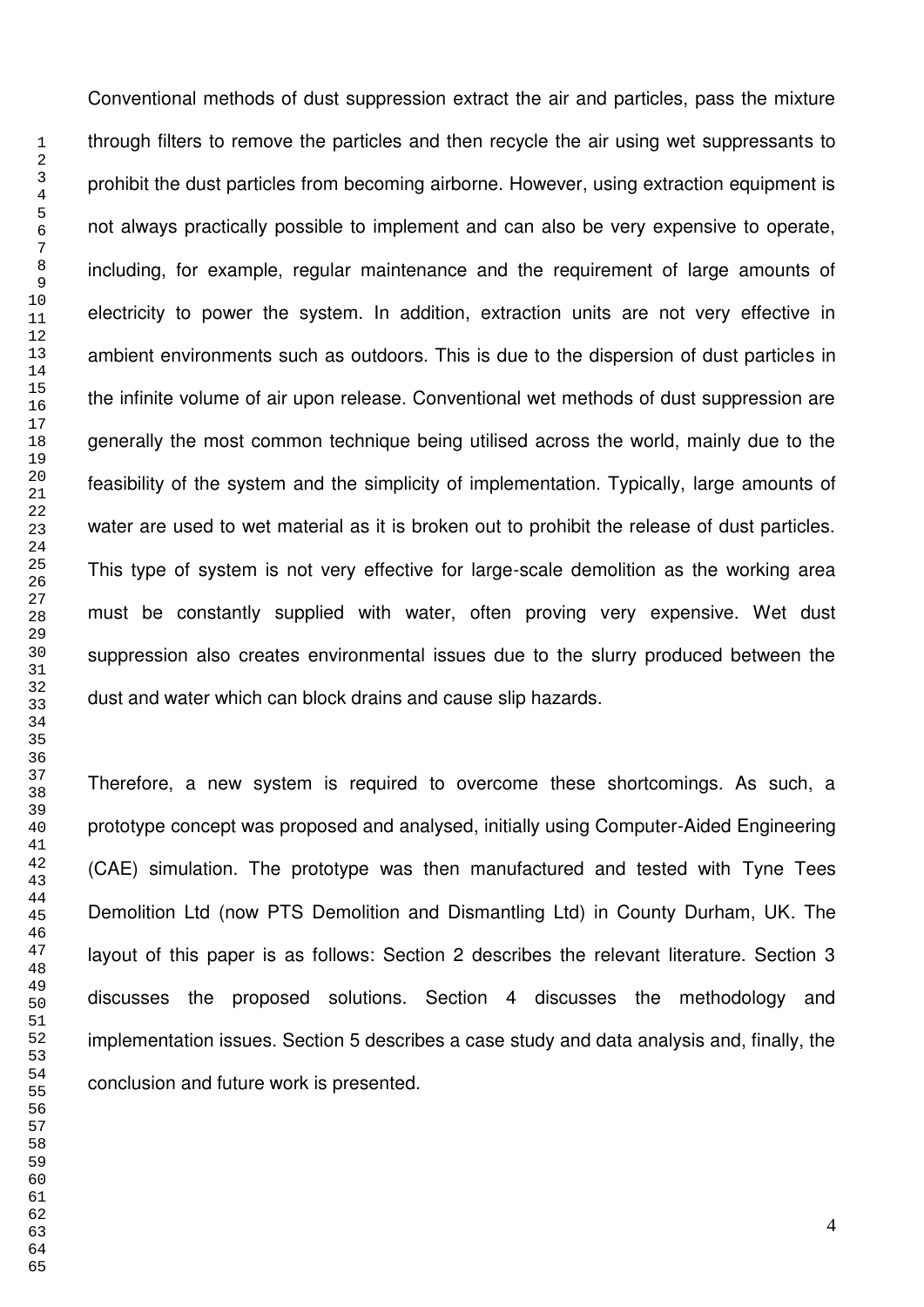# **2 LITERATURE REVIEW ON CONVENTIONAL DUST CONTROL**

As more and more clients and contractors introduce no dust policies, dust suppression and environmental impact become very strong arguments during meetings of the National Federation of Demolition Contractors. Under Part 5 of the Environmental Act 1995 and the UK Air Quality Strategy, construction site operators need to demonstrate that both nuisance dust and fine particle emissions from their sites are adequately controlled and are within acceptable limits (Makuch and Karyampa, 2012). These limits vary between local authorities, depending on their environmental targets.

Almost all processes that create dust on construction and demolition sites are undertaken by the HSE using wet methods and local exhaust ventilation (HSE, 2010). The wet method suppresses dust but creates slurry making the working area slippery and potentially hazardous. The local exhaust ventilation system does not produce wet slurry; however, using an industrial wet and dry vacuum cleaner on-site creates noise issues and also trip hazards because of the cables used to power the equipment.

Dust collection is often a process used in the manufacturing of aggregate products such as cement. This is often more expensive to implement and maintain but when wet systems cannot be used due to chemical reactions or environmental issues, the process is often the best solution. Chemco manufacturing (Schweizer and Motter, 2001) has a filter cartridge to collect dust and powders as small as  $0.3 \mu m$ . The cartridge is very large and the efficiency is only really increased by agitating the filter to ensure maximum surface area is contacted by the particles. Cyclone technology (Ahn et al., 2006) is also utilised to scrub off coarse particles  $(> 2 \mu m)$ . These systems are often used together to increase efficiency. These processes require large equipment and lots of power that is not suitable for portable sites.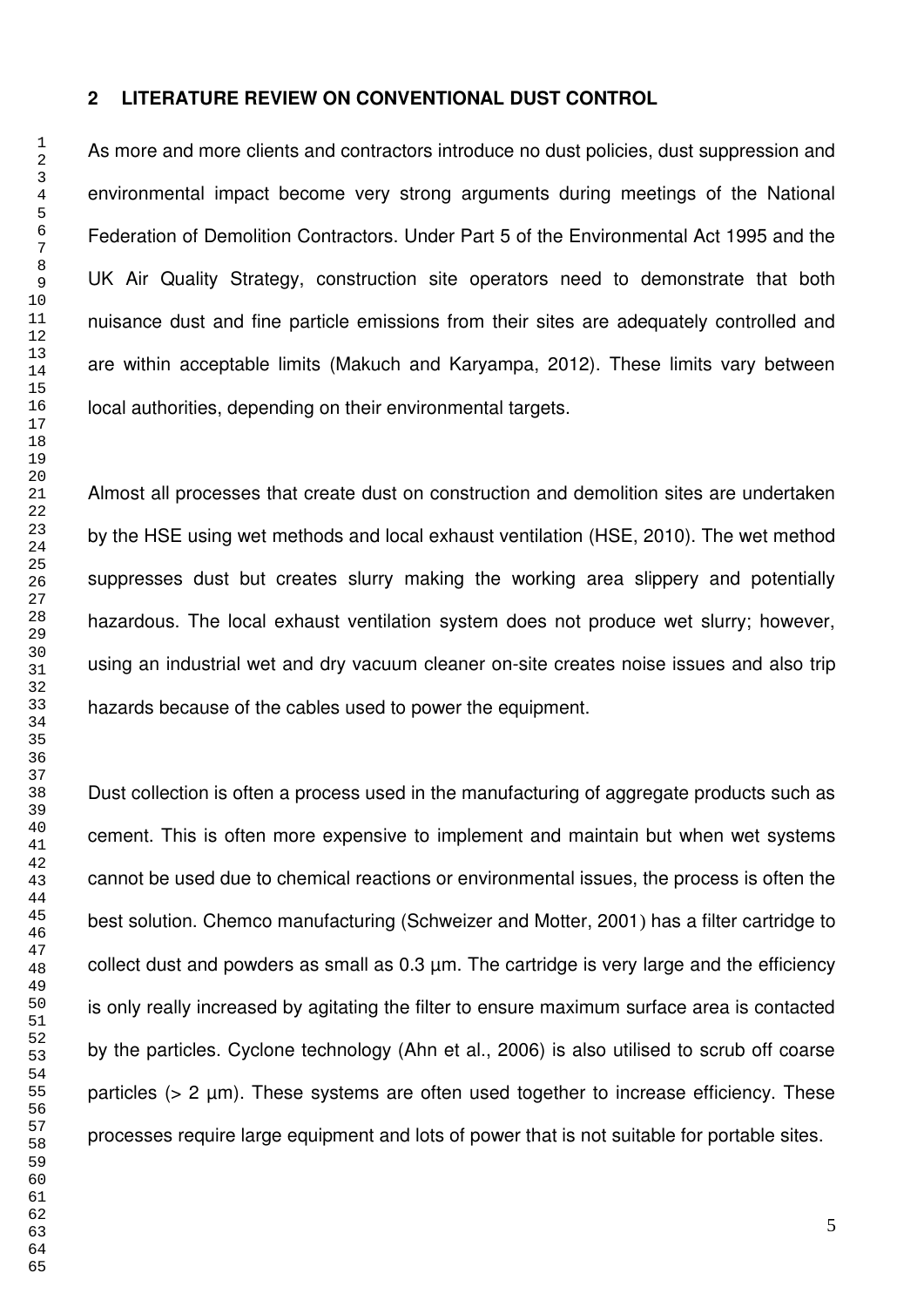Wet dust suppression is the simplest way of suppressing dust, especially that caused onsite. Conventional methods use large quantities of water and fire hoses to douse the working material to prohibit dust generation. This again causes slurry that is hard to dispose of and often causes hazards. The requirements for large quantities of water onsite and the time required for refilling obviously have a negative effect on project profitability (Gambatese and James, 2001).

Recent developments have introduced machines into the industry to combat the problems of water usage and water distribution. A system that has taken off globally is the "Dust Boss System" (DBS) (Holman, 2012). However, no two demolition projects are the same so the versatility of the DBS is paramount. The DBS operates using a ring of atomising nozzles emitting high pressure water to create a fine spray and, with an inbuilt fan, projects the mist to create a blanket of mist to suppress dust particles.

In accordance with Peterson (2011)**,** the most effective atomised spray control system is the one that produces droplets approximately the same size as the airborne particles, meaning there should be a greater chance of collision between droplets and the dust particles. Gambatese and James (2001) proved that changes in water flow pressure of an atomised spray control system would affect the efficiency of the suppression system. Their testing also showed that with a low pressure and low flow system to produce larger droplets, the effectiveness of changing the flow between medium and low systems has little effect. This provides some interesting information in the fact that a reduction in flow is not always detrimental to the efficiency of the suppressant system. This would be useful for the development of the compact excavator mounted dust suppression system. Although this new dust suppression technology is proving its worth within the demolition industry, according to researchers at Utrecht University (Nij et al., 2003), "Wet dust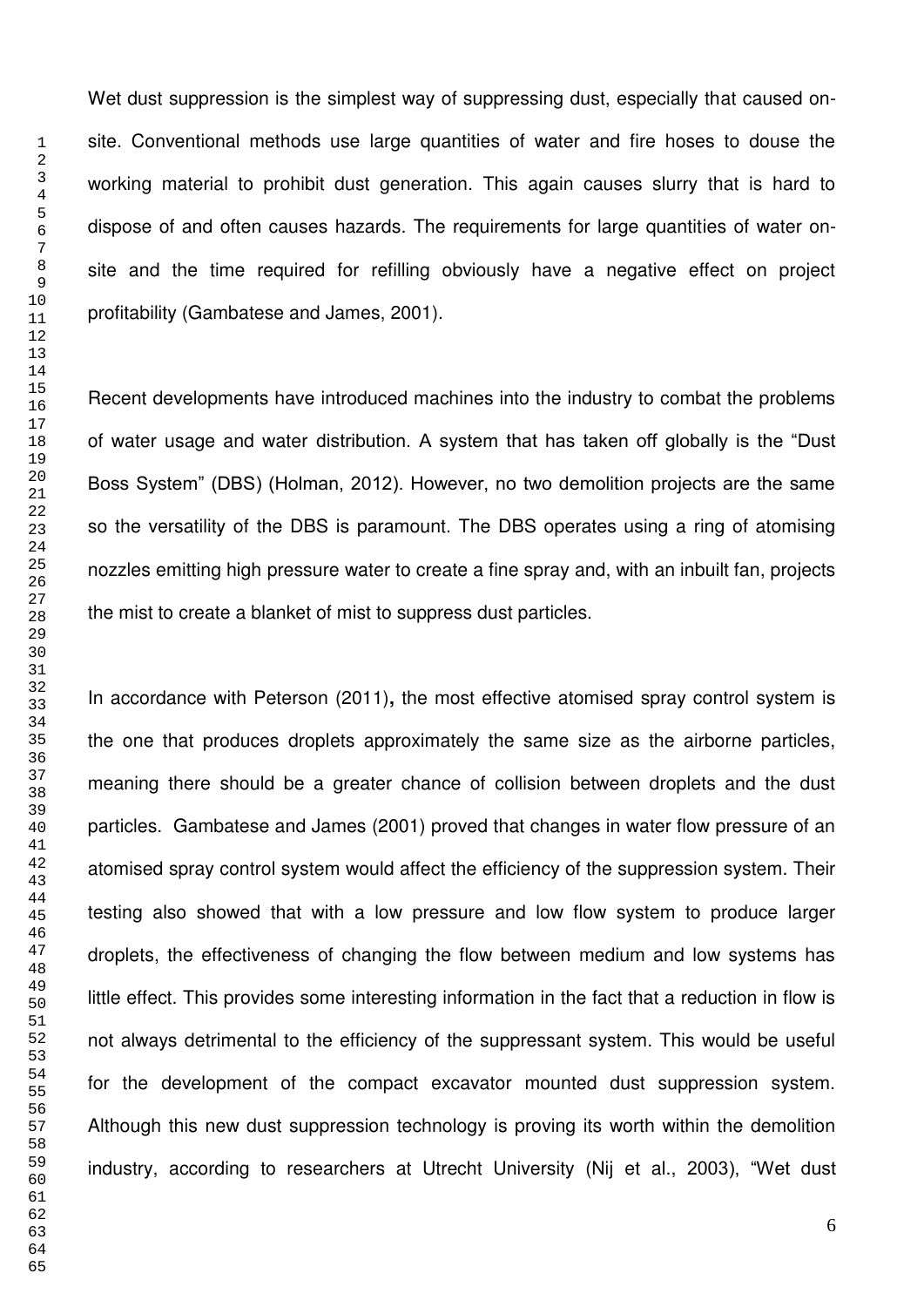suppression and use of ventilation systems in tunnels were not strongly associated with lower levels of exposure. When the material worked on was only moist instead of wet, exposure levels were even elevated relative to working on dry material". Further evidence by researchers at Utrecht University (Nij et al., 2003) states: "It could be that when the material is moist, working on it might seem less hazardous and as a result enhance the workers' exposure". This shows that the investigation should perhaps consider the effectiveness of the system against two baselines:

- 1) suppression and;
- 2) full dust suppression (large quantities of water).

A Caterpillar excavator mounted dust suppression system was investigated by Innovative Technology (1998) and the system is still operational after more than a decade (Ahn et al., 2009; Edwards et al., 2002). The system consists of a 2000 L water tank and a high pressure pump connected with a high pressure nozzle. The system provides an 18% reduction in labour cost and a 90% reduction in water usage. The system massively reduces the risk of contamination through waste water and drastically reduces the costs of labour and water. The main disadvantage of the system is that the sheer volume of water required is not feasible for smaller demolition equipment. The usage of water is approximately 57.5 L/min; thus, this requires the 2000 L tank to be filled every 35 min during operation (Innovative Technology, 1998). Therefore, part of the aim in this investigation is to reduce the water consumption. According to Innovative Technology (1998), other disadvantages of the system are:

- (i) the spraying process could reduce operators' visibility whilst using the equipment;
- (ii) the direction of control during the spraying process could be affected under windy conditions and;
- (iii) the nozzle needs to be checked regularly for tightness and damage.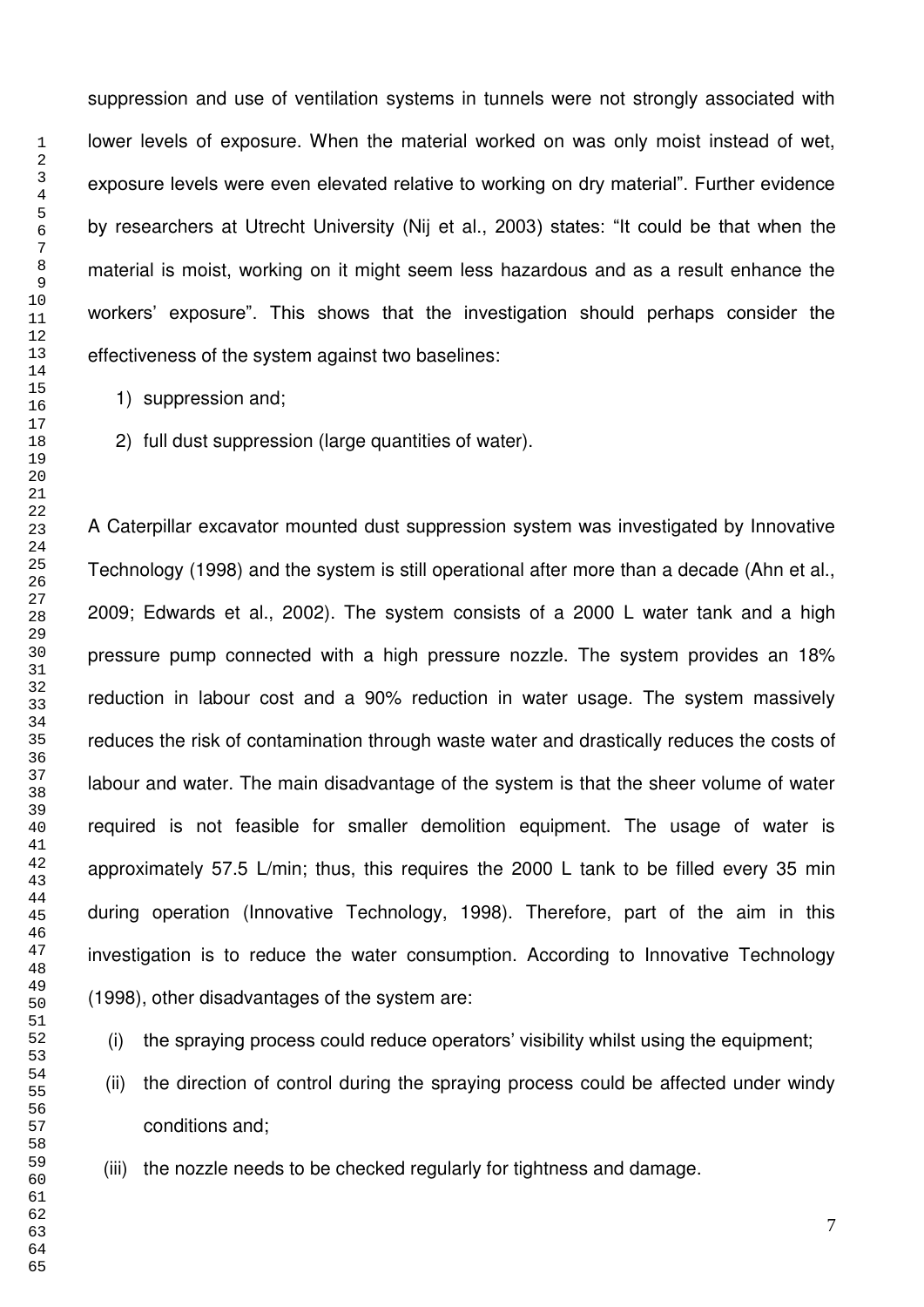These shortfalls have been considered in the proposed prototype design to ensure that they are met by the investigation.

# **3 PROPOSED SOLUTIONS**

The literature review has revealed that the major problem with wet dust suppression systems is the production of slurry. On a demolition site the production of slurry causes many problems such as slips and fall hazards so bunds need to be constructed to act as soak-away. These take time to construct and often create potential drowning hazards onsite. If water becomes contaminated this can prove expensive to be disposed of.

Dry fog systems are primarily used in transfer operations during the manufacturing of powders and dusts. Dry fog systems operate using a dual fluid nozzle to produce ultra fine droplets and the fog achieves suppression through agglomeration (Kaveri Ultra Ltd, 2008). The water retention added to the process is between 0.1% and 0.5% (Kaveri Ultra Ltd, 2008). The water droplets are large enough to capture the dust particles and make them heavy enough to fall back onto the conveyor. However, the droplets are small enough to evaporate quickly so that excess water will not be transferred to the material resulting in this reduced water retention. This is a very effective method as the process also lends itself to fragile equipment such as electronics. Therefore, the approach of using dry fog dust suppression systems can control airborne dust without wetting the product or site machinery (Sealpump, 2013; Gunson et al., 2012). This also occurs because of the small mass of the droplets: the small droplets rebound from the object where larger ones will burst upon impact, thus wetting the object (Copeland et al., 2009).

The advantages of using dry fog systems lie in the fact that the technology is relatively simple and compact, slurry will not be created and water usage is very low. However, one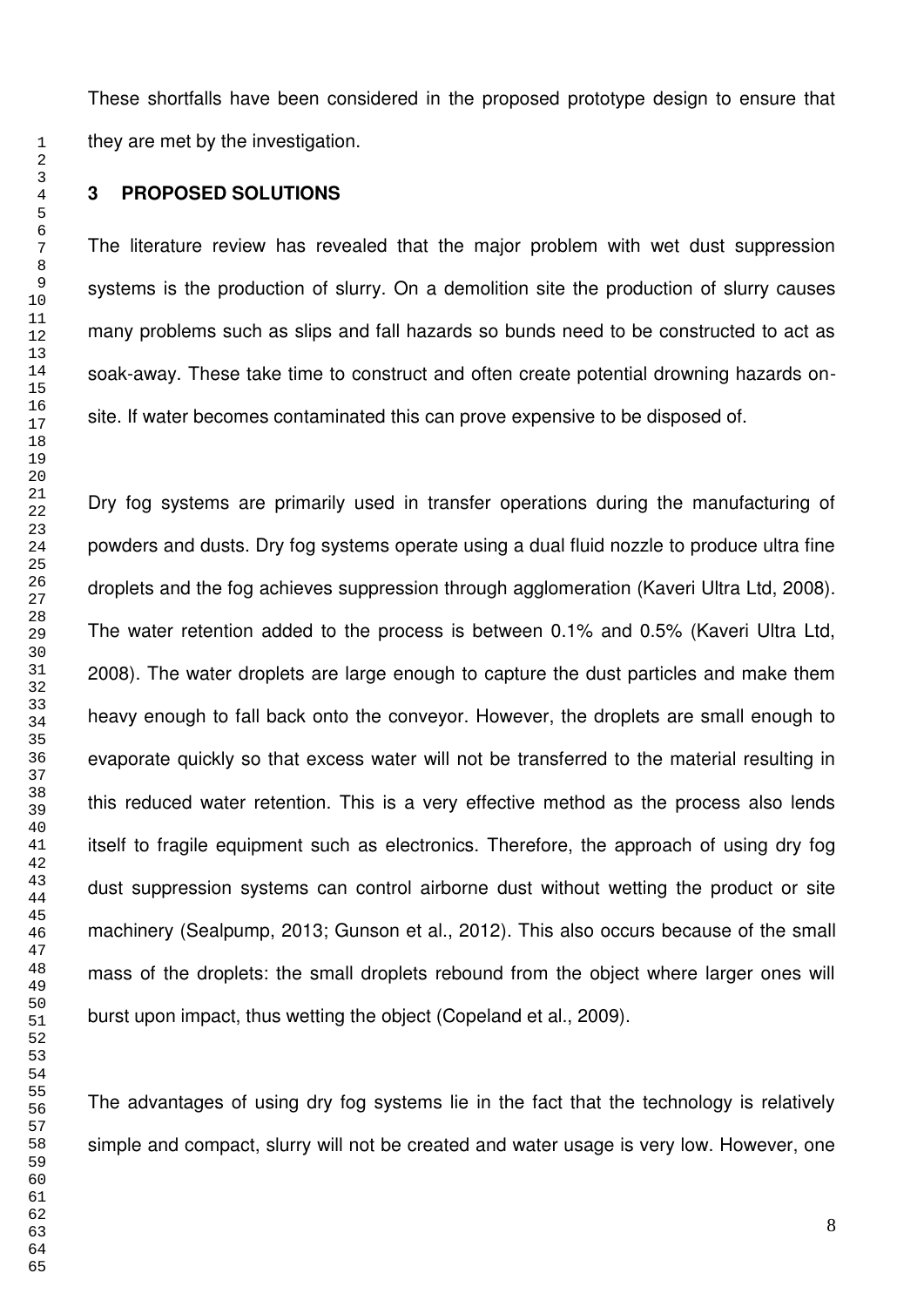of the obstacles is visibility because dry fog creates an instant opaque layer which can affect the excavator operator's vision during the demolition process.

TurboSonic (Raring, 1998) have produced a dry fog system that is specifically designed to cope with particles between 0.1 µm and 3.0 µm in diameter. According to Raring (1998), these fine particles are the principal cause of dust clouds, haze and low levels of visibility. The system is specifically designed to overcome the problems of visibility. In dry fog, this does come with a price as effective suppression of larger particles is now greatly reduced. Due to the variety in size of dust particles on a demolition site and the need for versatility, this process is not perfect. Therefore, this research proposed the idea of atomising the water so that it is more effective, does not create slurry and visibility is increased by the dispersion of the droplets.

#### **3.1 Atomising Sprays Solution**

To reduce the complexity of the dry fog systems but maintain the effective suppression gained using small droplets in a mist, this investigation has adopted the atomising technique. Atomising the water is achieved by pushing it through a small nozzle; the effectiveness of the spray, however, depends upon a number of variables (Bartell and Jett, 2005; Mondal et al., 2004):

- drop distribution;
- drop velocity;
- spray pattern and spray pressure.

# **3.1.1 Drop distribution**

Drop distribution is dependent upon pressure: as the operating pressure increases, the distribution of droplets becomes less regular. Due to the drop size decreases, the droplets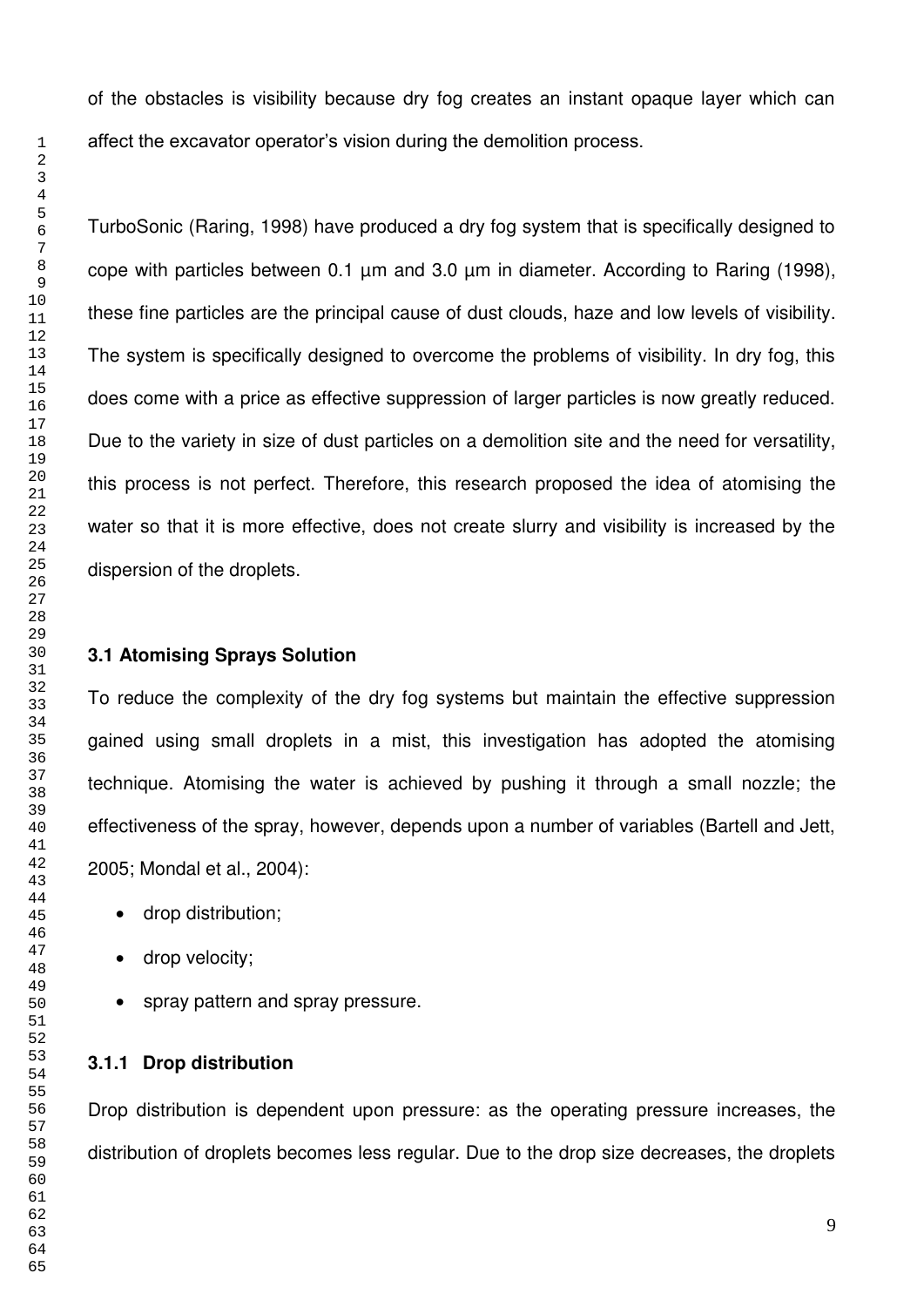leave the nozzle with greater velocity but less momentum, therefore irregular distribution will occur.

# **3.1.2 Drop velocity**

Drop velocity is generally desired to be quite high to aid atomisation and the overall effectiveness of the suppression system. The droplet size must be considered as smaller droplets have a greater initial velocity but the velocity diminishes quickly, whereas larger droplets have a lower initial velocity but maintain velocity for longer. Tests must be undertaken to ascertain the most suitable method for the task.

# **3.1.3 Spray pattern and spray pressure**

Nozzles are generally the defining factor of producing *spray pattern*. Full cone nozzles produce round sprays and provide high velocity for travelling over distances. Hollow cone nozzles generally produce a ring of mist that is more suitable for dust that is widely dispersed. Flat spray nozzles produce an easier controlled spray pattern which can be positioned to the exact source of the dust particles. Full cone and flat spray nozzles are approximately two thirds as effective as hollow cone nozzles (Bartell and Jett, 2005). The design of the nozzle must take these characteristics into consideration. Atomising nozzles are often quite complex and very expensive. Working with sound wave technology or electrostatic charging to operate atomising nozzles requires very high water pressure that could cause problems if the nozzles are damaged or become clogged. In addition, the system must be compact, relatively simple to use to aid maintenance and make the system less susceptible to damage.

As a result, this research has investigated the workings of a *paint spray gun* that delivers a variable fine spray of paint using compressed air. Paint is normally a fluid but paint guns convert paint into tiny drops similar to mist. The paint can be substituted for water to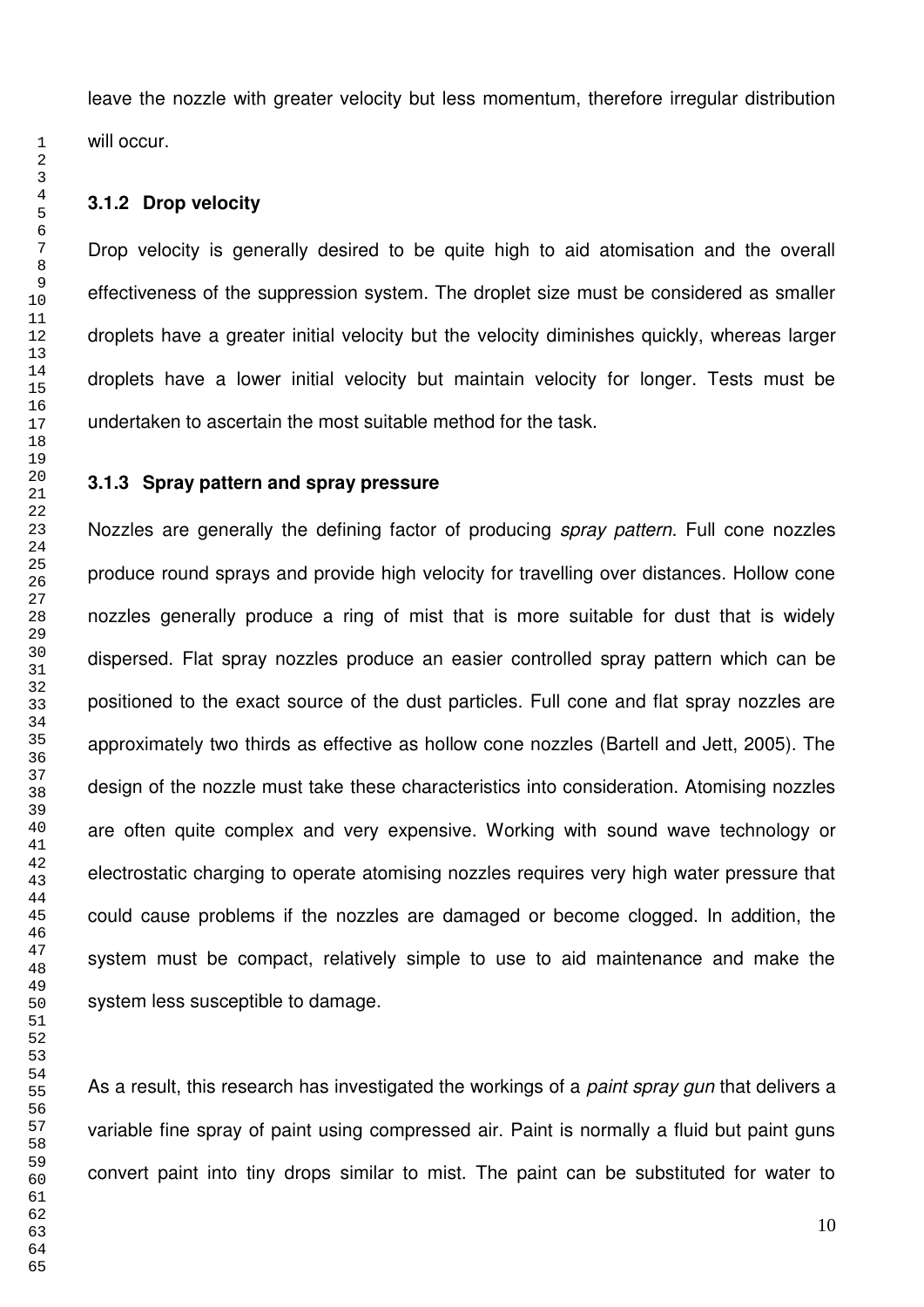produce a fine mist of water suppressant. A typical paint gun uses compressed air as low as 70 to 140 kPa to atomise and propel the paint (Arikan and Balkan, 2006). This means that a small compressor can be used to propel the water. As a paint gun is normally gravity fed or works on a venture, therefore, a low pressure, low flow water pump may be used to reduce the size of the operating system from the existing excavator mounted dust suppression system. This also reduces the need for a complex nozzle, as a paint gun nozzle is very simple to manufacture (see Figure 1) (Schmon and Kruse, 2007). It also provides the option of an adjustable nozzle or interchangeable caps to alter the characteristics of the spray.

#### Figure 1: Paint spray gun nozzle

# **3.2 Dust Analysis Solution**

An investigation such as this requires effective analysis to produce a valid argument. To produce an effective and valid report, an air monitoring survey must be undertaken. There are four steps to produce a suitable air monitoring survey (Vallero, 2007). These are:

- (i) Choose the parameters to be measured (particulate matter, toxins, pollutants, etc.);
- (ii) Select the sampling sites because it is very important to understand how the air to be monitored behaves under certain conditions such as the position of the equipment;
- (iii) The duration of sampling must be clearly defined: whether a random sampling method or long-term method is used depends on the constraints of the test and the environment;
- (iv) Select the right equipment because there is a vast choice of equipment for dust monitoring.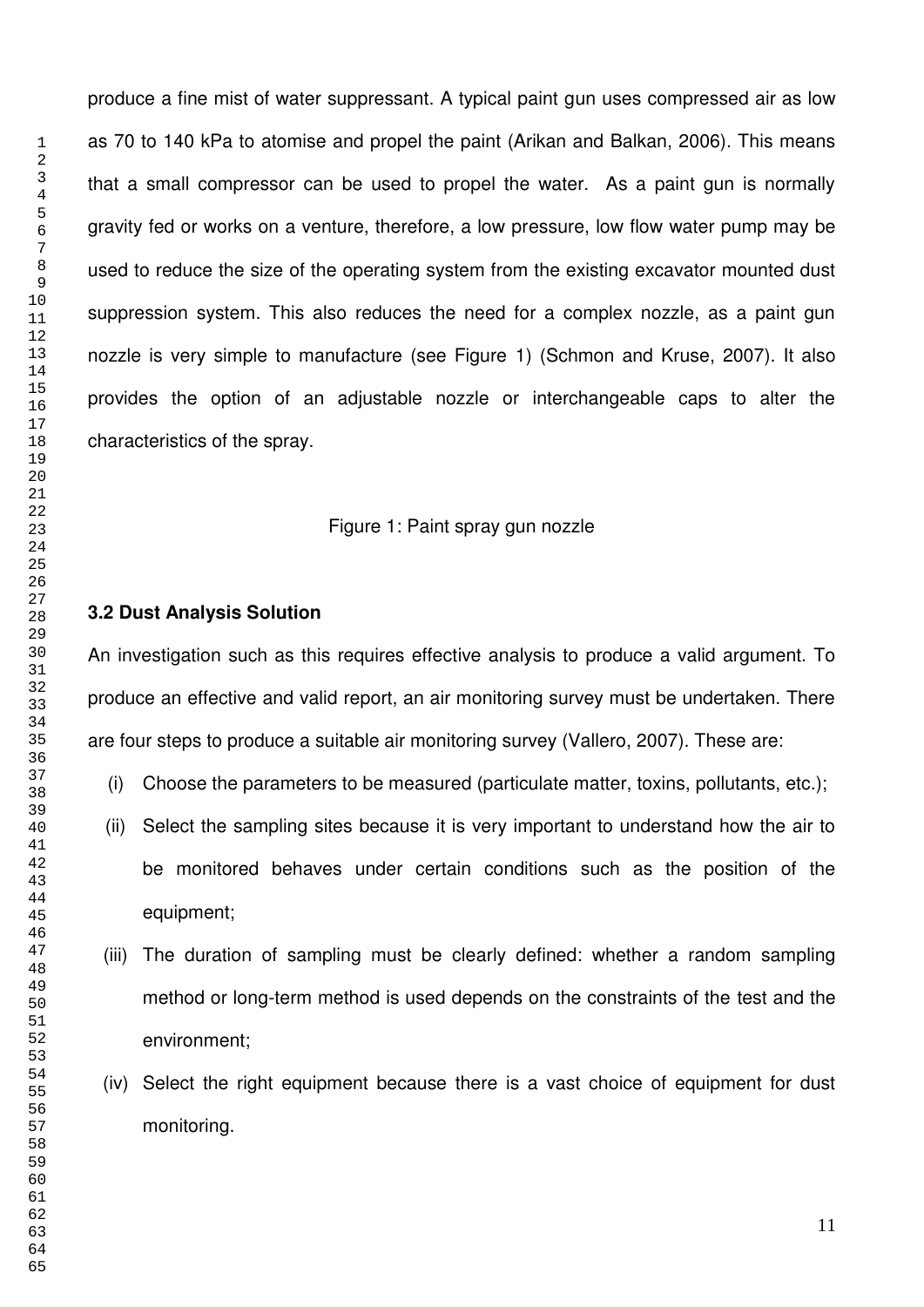The choices made for the above steps will lead the user to select the most appropriate equipment for the task.

To relate the steps in the case study's investigation (see section 5), the parameter to be measured was the dust produced by the demolition equipment, as the dust produced by the equipment was in small quantities. The sampling site was as close to the equipment as possible whilst maintaining a safe distance from the working equipment. Considerations must be made for wind disruption and also changes in the environment during the tests. The sampling schedule and method was a systematic approach: as the dust was not continually produced, a periodic sampling method was used. The equipment for this investigation was suitable for the environment, as well as portable and has the ability to sample periodically.

#### **3.3 Particle Analysis Solution**

A conventional method of analysing particulate matter is the gravimetric method (Pope III et al., 2009): utilising a pump to draw air through a filter into a collecting device that can be measured in weight. This method is suitable for long-term dust monitoring by giving a total amount of dust. For this reason, the equipment chosen for the case study to test the developed prototype is Turnkey's DustMate (Turnkey, 2002a) which is a hand-held detector ideal for short-term sampling.

The DustMate is also used to measure particulate matter such as "inhalable" and "respirable". In accordance with De Vocht et al. (2009) and Linnainmaa et al. (2007), inhalable is defined as the fraction of dust particles that enter the body but are stopped by the upper respiratory system. Respirable is defined as the fraction of dust that enters the body, is unstoppable by the upper respiratory system and enters the lungs. The highest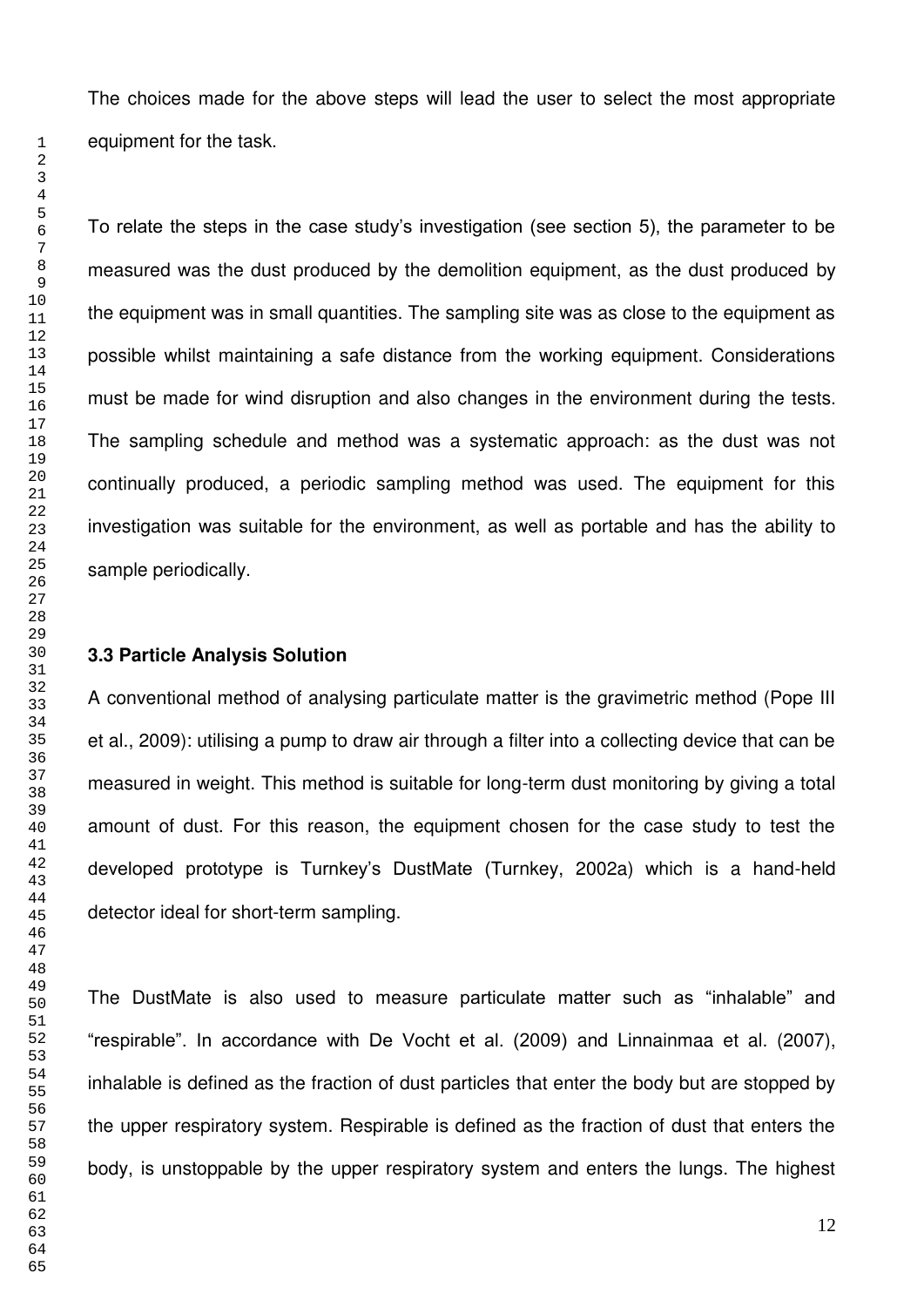readings for both inhalable particles and respirable particles were recorded in the case study during an 8 s sample taken by the DustMate. This has provided results that included high values and low values resulting in a more accurate measurement than that of the collection method.

For the purpose of the tests in the case study, the user of the DustMate was required to wear personal protection equipment (PPE). Current UK regulations state that a person cannot be exposed to concentrations higher than 10 mg/m $^3$  of inhalable dust and 4 mg/m $^3$ of respirable dust (HSE, 2004). During the tests, if the readings from the equipment came close to these action levels, a P3 dust filtration mask must be worn by the user because P3 filter masks are guaranteed to protect the user from dust up to thirty times the occupational exposure limits (Turnkey, 2002b). Due to the importance of this action, a dust alarm was used for activating the DustMate to warn the user if the concentrations reached these levels (Turnkey, 2002b).

# **4 THE METHODOLOGY AND ITS IMPLEMENTATION**

The theory surrounding this work is to develop a compact excavator mounted dust suppression system to effectively suppress dust particles during the demolition process and construction activities. However, the efficiency of a compact suppression system depends on the water storage and the spray nozzle.

In order to improve the existing excavator mounted dust suppression system, the proposed work is focused on the redesign of the system to suit a mini excavator. The general methodology for this approach was adopted from Larman's waterfall method (2003). The method takes one step at a time in a sequential manner, as shown in Figure 2.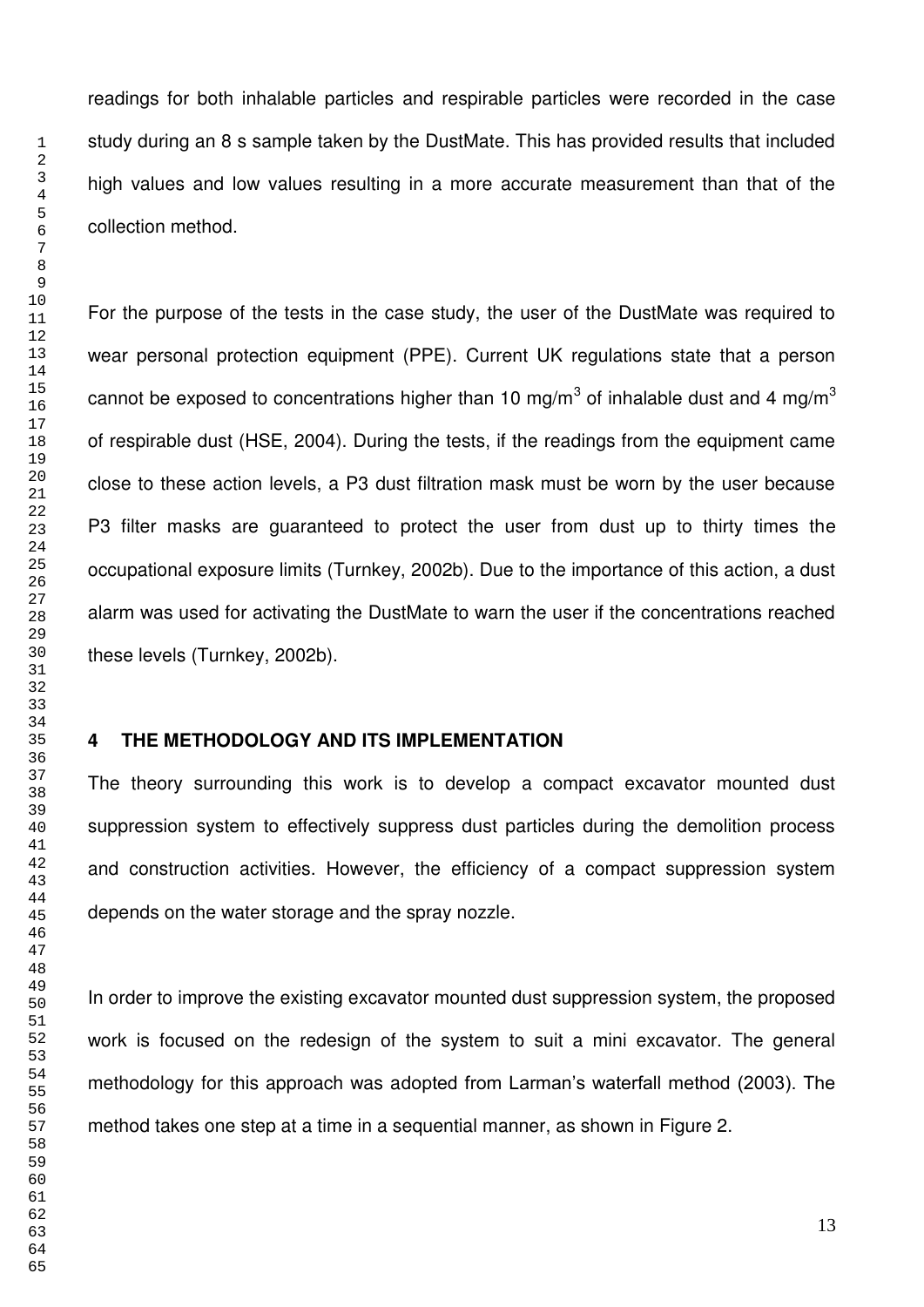Figure 2: The overall methodology (adopted from Larman (2003))

# **4.1 Customer Needs**

The inspiration for this investigation was propagated by a recent demolition project carried out by PTS Ltd. The project required a 50 t excavator with hydraulic breakers to demolish a single span concrete bridge, as shown in Figure 3.

# Figure 3: Bridge demolition

After the demolition process, PTS Ltd indicated that a new system is needed with the following attributes:

- (i) a dust suppression system mounted to the excavators to keep dust down;
- (ii) the system would need to be compact and;
- (iii) the system would need to be durable enough to withstand the constant abuse.

Once the customer's needs were established, the specific aims and constraints of the system could be defined. For the purpose of this investigation, a mini excavator was used for cost reasons. The specific aims of the design are:

- (i) dust particle release must increase significantly;
- (ii) the system must be compact and be able to minimise the need for the refilling of water and;
- (iii) the system itself must be durable enough to withstand constant use in the demolition process.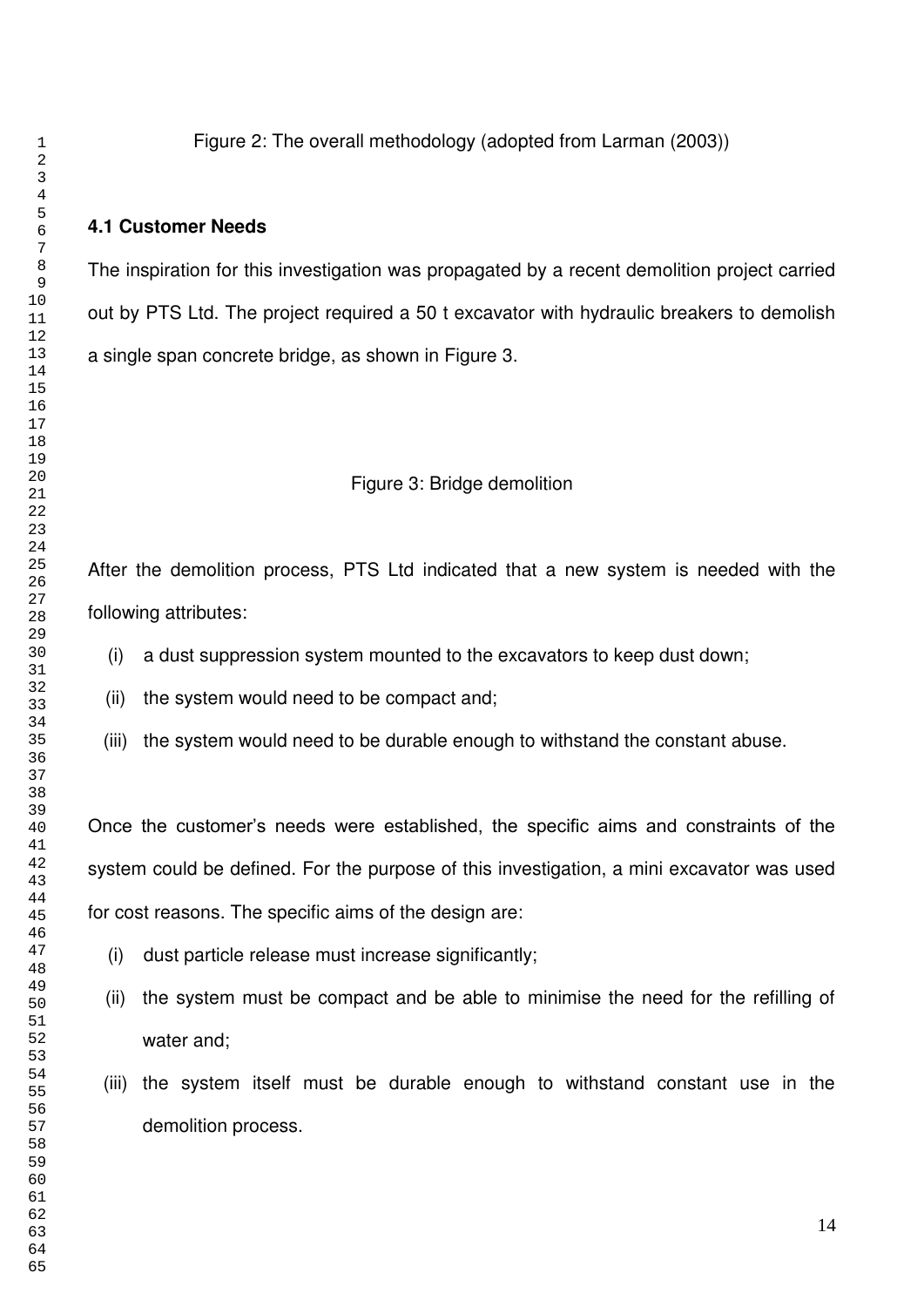In addition, the mini excavator has very little space to mount a water storage device. As a result, the device was designed to mount onto the roof of the excavator.

#### **4.2 Concept System Design**

The design aims and constraints have defined that the proposed system would use a minimal amount of water and a storage tank that fits onto the roof of the excavator. Furthermore, the disadvantages of conventional dust control are:

- (i) it dampens the material before it is disintegrated, thus minimising the release of dust particles and;
- (ii) it requires large fans to blow water mist at airborne particles.

Therefore, the proposed design must resolve these two criteria so that a relatively small amount of fine water mist will spray at the hydraulic breaker to suppress dust particles as soon as they become airborne without reducing visibility or using excess water or creating slurry.

Previous attempts at excavator mounted dust suppression systems have used hydraulic motors to run high pressure water pumps. However, these pumps are very expensive, heavy and require hydraulic power from the excavator to operate. For these reasons a unique water and air dual atomising system was proposed, as shown in Figure 4. The new system uses a 12 V low pressure, low volume water pump where water can be fed into a specially designed nozzle where it meets the air fed from a compressor. The nozzle has been designed to work in a similar way to a paint spray gun which uses air to break the flow of the water to form a fine mist.

Figure 4: Concept dust suppression system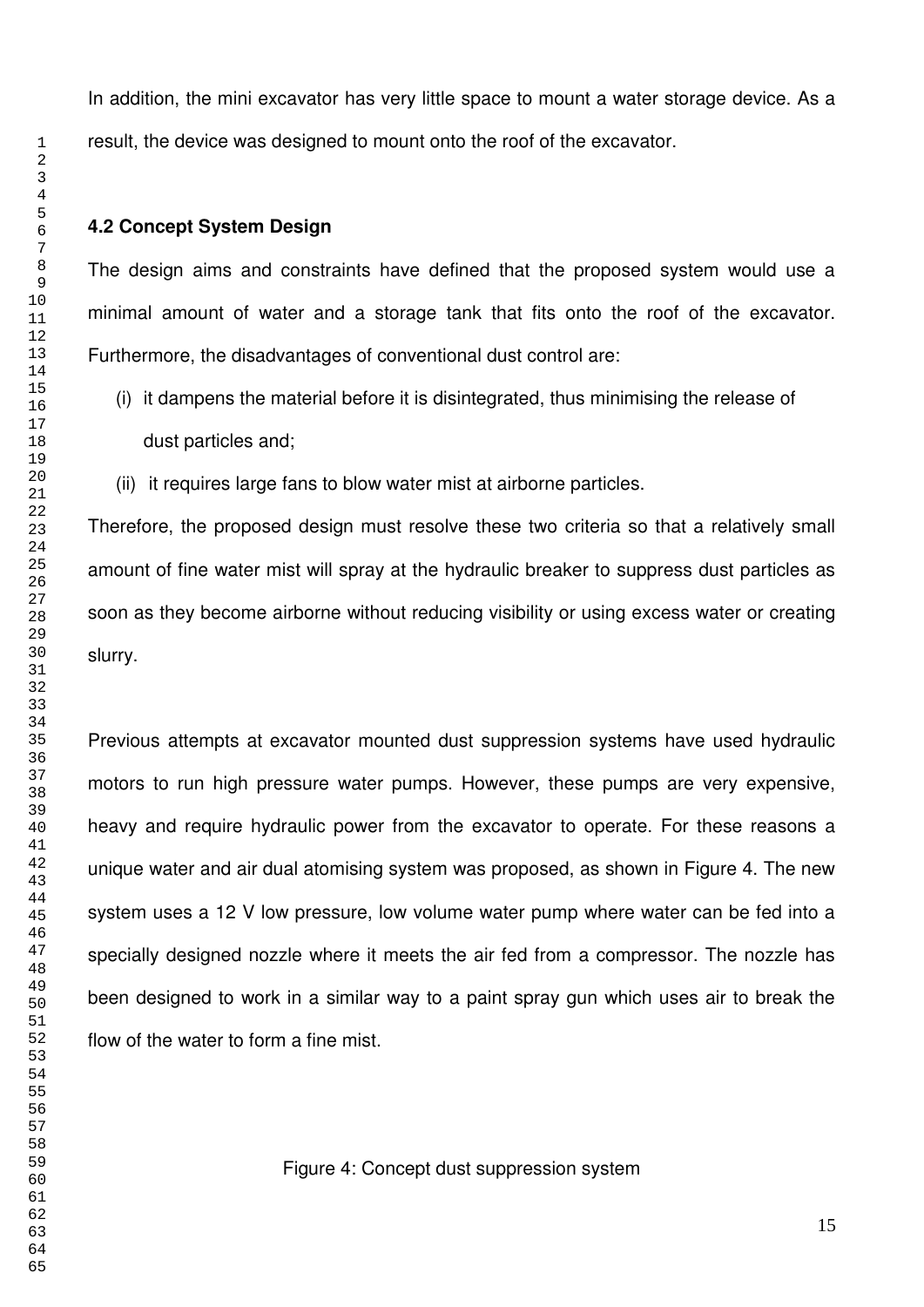#### **4.3 Concept Prototype Design**

There are four main components for designing the prototype: (a) the water storage tank; (b) the water pump; (c) the compressor and; (d) the nozzle. One of the requirements of the prototype is to mount the water storage tank on top of the roof. Therefore, a frame has been designed to carry the water storage tank, compressor and the water pump. The nozzle can then be mounted remotely at the hydraulic breaker during the testing process.

The water storage tank has been designed with the following two aspects:

- (i) To be as large as possible to avoid standing time of the excavator for re-filling;
- (ii) The excavator must be stopped every hour to grease the hydraulic breaker and this stop could also be used to refill the water storage tank.

After initial testing using a paint spray gun, it was estimated that the water consumption was approximately 180 L/h. Hence, a prototype water storage tank with a capacity of 200 L has been constructed. Due to the additional mass added to the roof on the excavator, the water storage tank was built with the same size and shape of the cab footprint.

In comparison to the water storage tank, the compressor and water pump are considered to be lightweight items, thus, they were mounted at the back of the cab. All the components were mounted in a durable frame to carry the components and would be durable enough to withstand impacts during the demolition process. Figure 5 shows how the prototype concept was fitted to the excavator.

Figure 5: Concept prototype fitment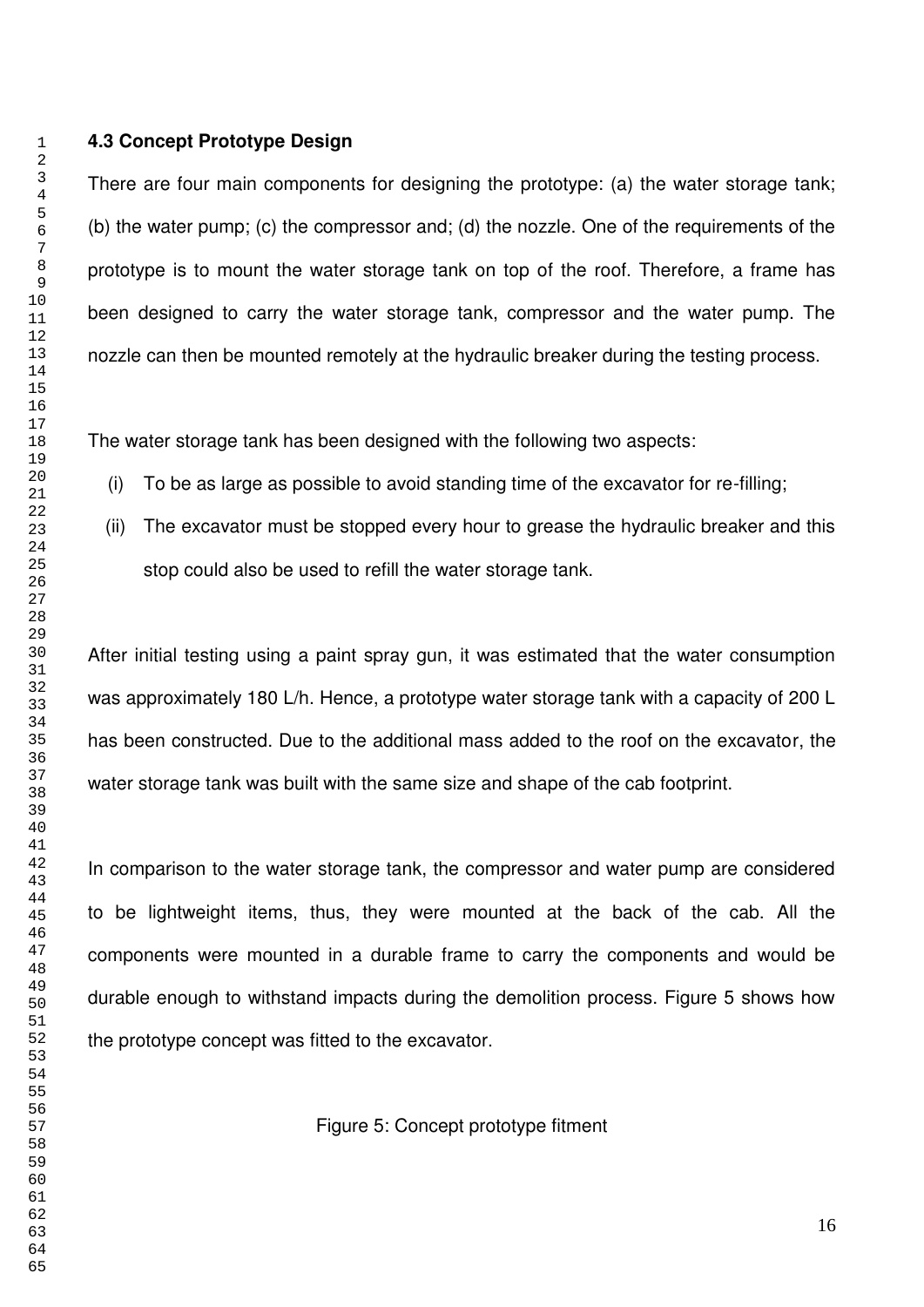#### **4.4 Final Prototype Design and Digital Model Analysis**

The final design for the prototype carrier frame (a) and the components (b) (c) is shown in Figure 6. Two different nozzle designs were analysed to determine their efficiency relative to one another. Both designs are very similar with one particular characteristic: the angle at which the air impacts on the water differs for each nozzle. Each of the two nozzles has an air/water impact angle of 45˚ and 60˚, respectively. Figure 6 (d) displays the two designs and a cross section of the 45˚ nozzle showing how the nozzles would work.

The proposed final design has satisfied the customer's needs. The design aims complied with all of the design constraints and dust particles were suppressed using this method. The prototype has been suitably designed to not interfere with the excavator during the demolition process.

#### Figure 6: Water tank and nozzle designs

The final design was analysed using a simulation method. For the flow simulation analysis, the nozzles were fitted with a cap on one end and a large tube on the opposite end. This allows the volume to be calculated and the specific flow analysis of the part determined by a CAE software. However, the simulation indicated that the water moved through the nozzle did not produce the desired mist and hence the results were not viable. For this reason, both nozzles have been manufactured and fully tested to determine their effectiveness via the case study as discussed in Section 5.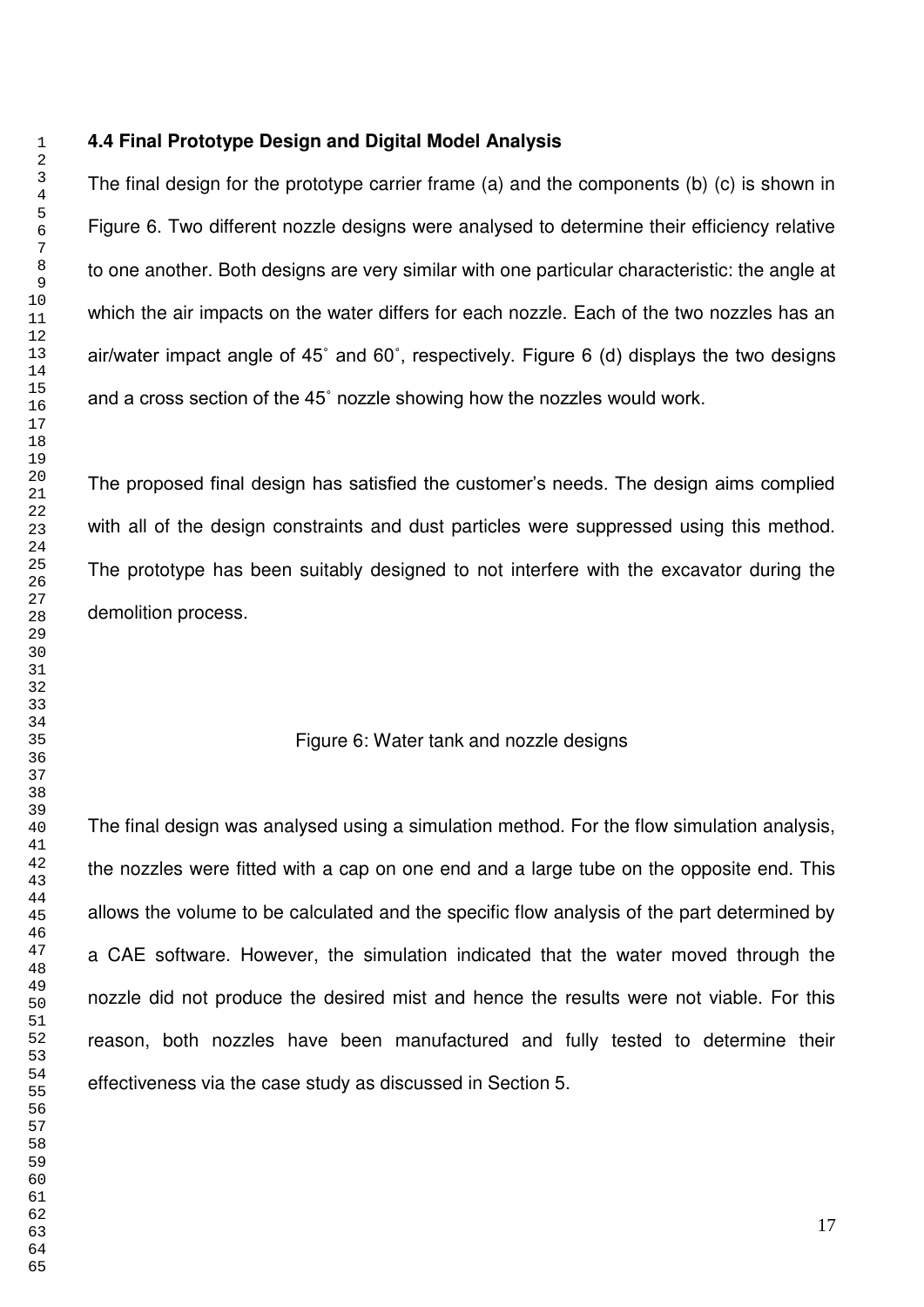Further CAE simulation for vibration analysis on the frame was also carried out. In this instance, the constraints for the analysis of the frame are relatively simple: as there was no external force applied on the frame, it was merely a natural frequency investigation. The four anchor points were used as fixed constraints and gravity was added as the second constraint. The results from the vibration analysis indicate that the frequencies to be avoided as they might excite the natural frequencies of the frame are 41.42 Hz, 56.97 Hz, 63.47 Hz and 84.28 Hz. The maximum frequency of the hydraulic breaker is 20 Hz, therefore none of these frequencies would have excited the frame assembly.

#### **4.5 Prototype Manufacture**

The prototype has been designed to the requirement that the fitting and removal operations are as effortless as possible. Firstly, the carrier frame and water storage tank were separated so that the carrier frame could be mounted to the excavator and then the tank could be lifted in and secured in place (Figures 7 (a) and (b)). Once the carrier fame and tank were fitted to the excavator, the nozzle base was mounted to the hydraulic breaker using a welded bracket. The pipes were then secured to the excavator using cable ties. The completed prototype rig was fully fitted to the excavator, as displayed in Figures 7 (c) and (d). For the purpose of this investigation, the power supply for the prototype was provided by a forklift truck due to the confined battery box and low accessibility of the battery itself.

Figure 7: The prototype system fitted into a mini excavator

#### **5. CASE STUDY**

Testing was carried out using a mini excavator complete with hydraulic breaker to break pieces of concrete off the concrete blocks. The operator was instructed to produce as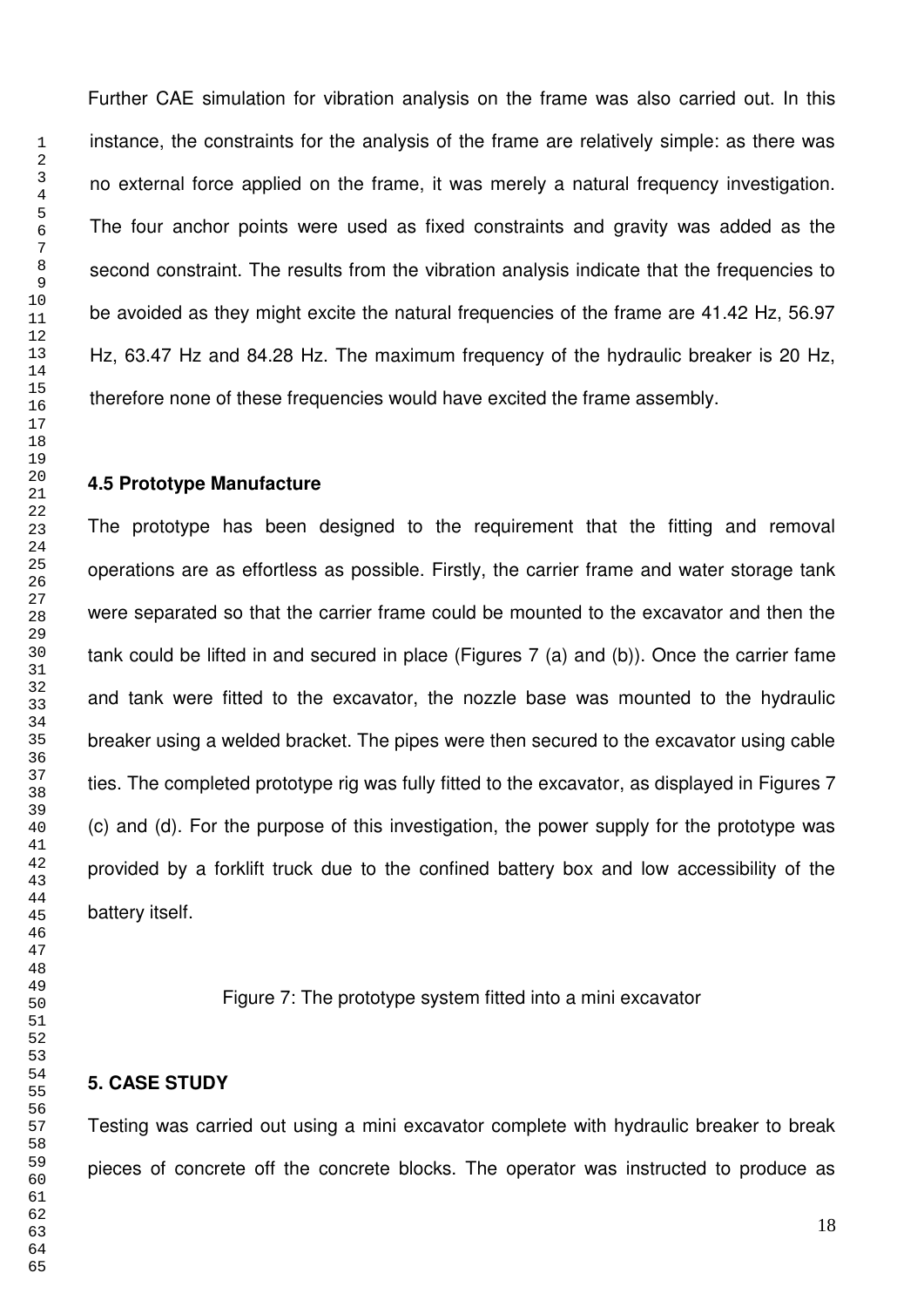much dust as possible by lightly chipping at the top surface of the concrete block. The procedure used to record the results for each test was as follows:

- 1. Firstly, a background dust check was taken and confirmed that the concentrations of dust in the air were negligible;
- 2. Secondly, a baseline dust analysis test was carried out determining the concentrations of particles produced when no dust suppression was used. The prototype and each nozzle was then tested on two flow rates at 22 L/h and 44 L/h;
- 3. Finally a test was carried out using a hosepipe with a flow rate of 1360 L/h to provide data on a current dust suppression technique. Subjective and photographic data was recorded for each test to provide further discussion points to the raw analysed data.

To assist with the investigation into the prototype validity, subjective and photographic data was collected from the mini excavator operator to provide further discussions during the raw data analysis process. For example:

- For the test with the 45˚ nozzle and water flow rate of 22 L/h: the operator commented, "the mist kept the dust down quite well but when a sudden burst of dust appeared the sprayer could not suppress it. No slurry was formed which was good".
- For the test with the 60˚ nozzle and water flow rate of 22 L/h: the operator commented, "the dispersal of this sprayer was much greater than previous tests. A wider range of mist was created and it didn't seem to keep the dust down quite as well as the previous tests. Again, no slurry was produced".

Results were recorded using the DustMate dust monitor to determine the concentrations of "inhalable" and "respirable" dust particles produced during the demolition process.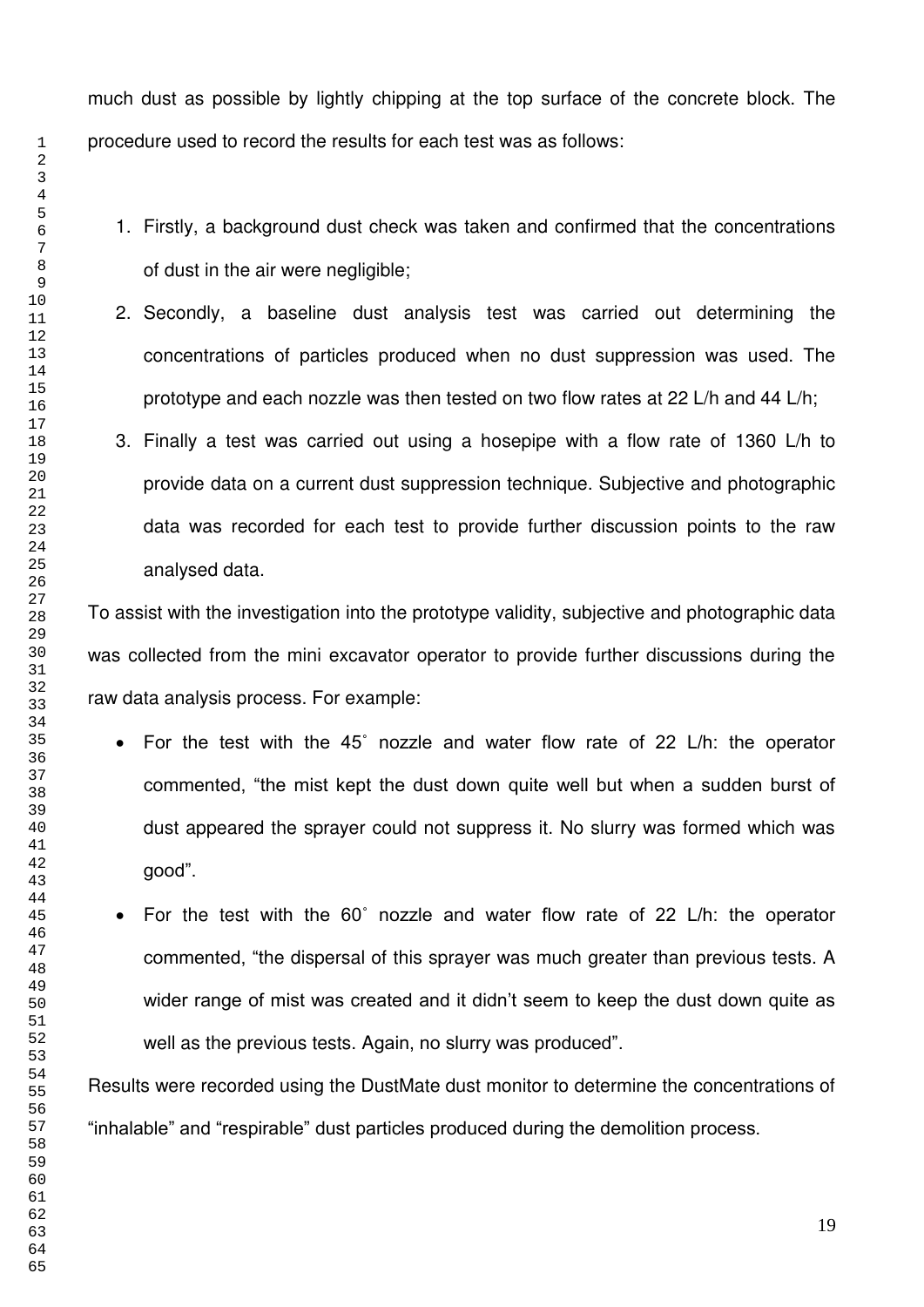Table 1 displays the data collected for inhalable and respirable dust particle production measured in µg/m<sup>3</sup>. The data from Table 1 represents inhalable dust concentration. An easy way to simplify the results would be to eliminate the large numbers within the results by claiming that they were anomalies. However, these results are vital to the effectiveness of the system in order to determine how well the tested equipment has reacted to the fluctuation in dust production. For this reason, cumulative frequency graphs were plotted to display where high concentrations of dust particles might occur, as well as to reveal the overall trend of each test to determine the effectiveness of each dust suppression technique.

As the cumulative frequency plot is the sum of the previous points added to the current point, the plot with the lowest final value and the shallowest gradient will be the most effective test. Figure 8 (Charts 1 and 2) shows the cumulative frequency plots for inhalable and respirable dust results.

Table 1: Inhalable and respirable dust particle data in  $\mu$ g/m<sup>3</sup>

Figure 8: Charts 1 and 2 - Inhalable and respirable dust

# **6 CONCLUSIONS AND FURTHER WORK**

The tests were carried out under suitable conditions and yielded relevant and accurate data. The test has shown that the prototype is very effective in suppressing dust particles. The resulting data of both "inhalable" and "respirable" dust particles are shown in Figure 8 (Charts 1 and 2). It was found that the 45˚ nozzle is the most effective design and, most importantly, it is much more effective than a conventional suppression system. This is because the prototype was working as soon as the breaker started breaking the concrete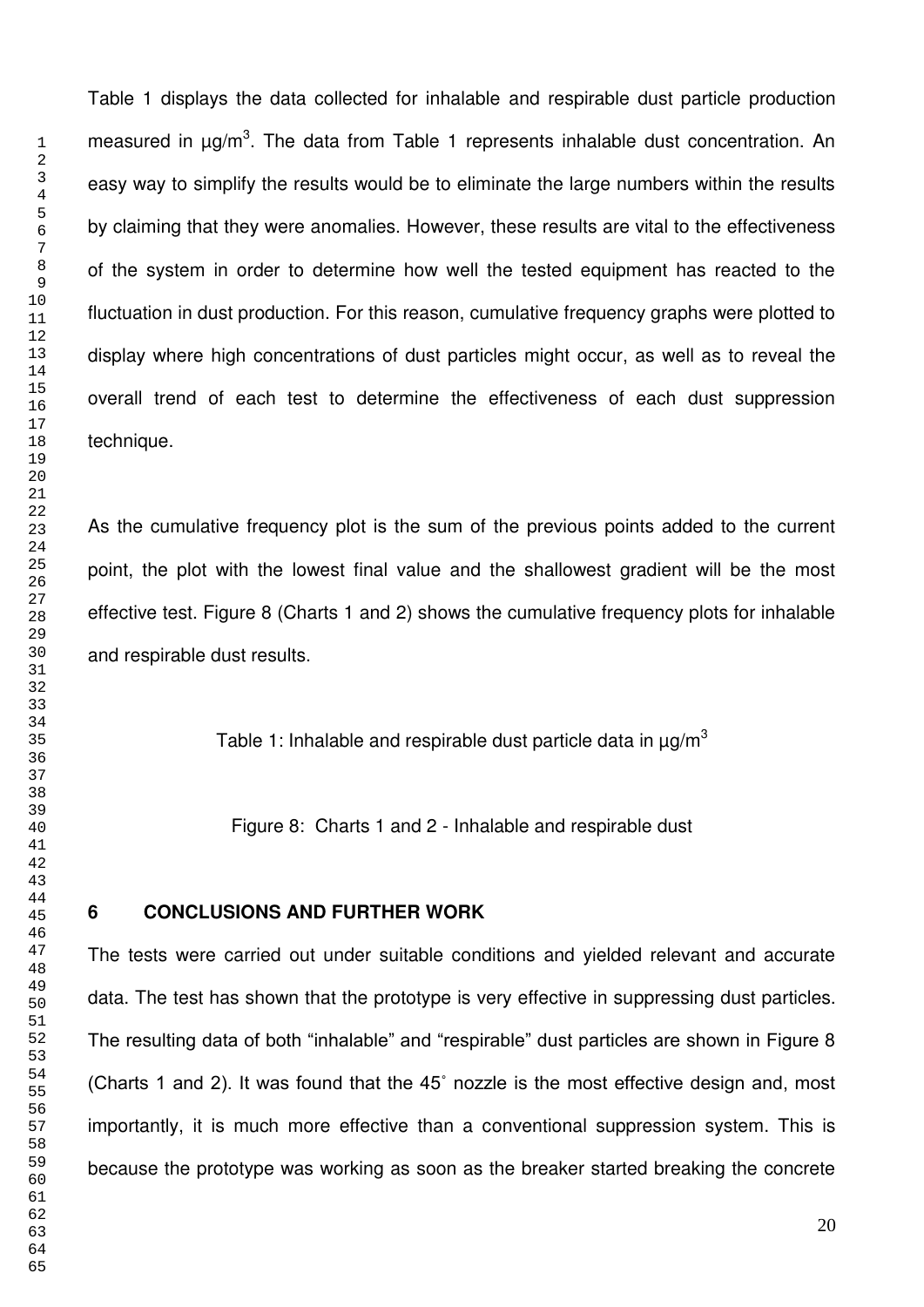and the first particles released were suppressed almost immediately. In addition, there were fluctuations in the release of dust particles caused by dry voids. However, the prototype fitted with a 45˚ nozzle could overcome these fluctuations. The difference in the 45˚ and 60˚ nozzles was evident during the two 44 L/h flow tests. The 45˚ nozzle suppressed the sudden release of dust far better than the 60˚ nozzle. The second determinant required from this testing was that of water consumption and the production of slurry. In accordance with the mini excavator operator's comments, slurry was not produced by the prototype during any of the tests. This means that sufficient water was used to suppress dust but water was not excessively wasted. There are also environmental benefits and monetary savings due to this reduction in water usage. The cost of water for commercial usage in the UK is GBP 2.17/m<sup>3</sup> (Wessexwater, 2013), because 1.0 L is equivalent to 0.001  $m^3$ , the approximate cost of water in the UK for commercial usage in GBP/L is equal to 0.00217, therefore:

- The prototype costs (44 L  $\times$  0.00217 GBP/L  $\times$  8 h) = 0.76 GBP per 8 hour shift;
- The conventional method costs (1360 L  $\times$  0.00217 GBP/L  $\times$  8 h) = 23.6 GBP per 8 hour shift.

The prototype system with a 45˚ nozzle at 44 L/h flow rate (excluding diesel costs etc.) costs approximately 30 times less to operate and is equally effective at reducing airborne particulate matter.

The investigation proved that the proposed prototype has been effective at suppressing the dust generated during the demolition process. The findings show that the proposed prototype has been effective in local dust suppression that is particularly more beneficial than the high reach machines used extensively in demolition practices today. Further work could be carried out on the nozzles because the effectiveness of the nozzles in this investigation changed dramatically due to their geometric features.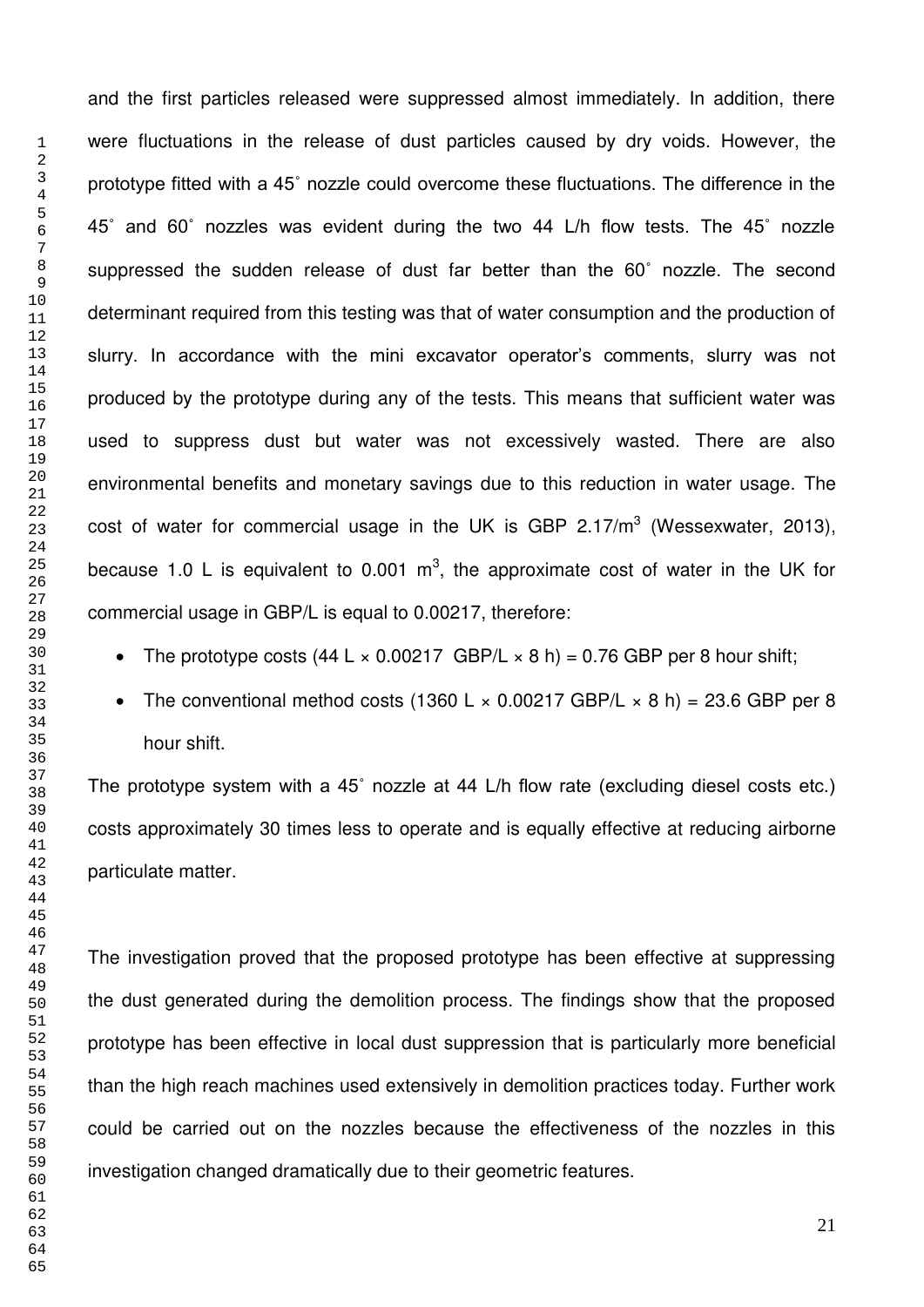#### **ACKNOWLEDGEMENTS**

The authors would like to thank the following for assisting their research activities in this area: A5 Hydraulics, Northern Breakers Ltd and MIS Environmental for the loan of their DustMate Dust Monitor; Tyne Tees Demolition Ltd (now PTS Demolition and Dismantling Ltd) for their inspiration, guidance and the use of their facilities and equipment throughout the project. This research received no specific grant from any funding agency in the public, commercial, or not for-profit sectors.

#### **REFERENCES**

- Ahn, C., Martinez, J.C., Rekapalli, P.V., Pena-Mora, F.A., 2009. Sustainability analysis of earthmoving operations. Proceedings of the 2009 IEEE Winter Simulation Conference (WSC). 2605-2611.
- Ahn, Y.C., Jeong, H.K., Hee, S.S., Yu, J.H., Gil, T.K., Seong, I.C., Jae, K.L., Chul K., 2006. Design and performance evaluation of vacuum cleaners using cyclone technology. Korean. J. Chem. Eng. 23(6), 925-930.

Arikan, M.A., Balkan, T., 2006. Modelling of paint flow rate flux for elliptical paint sprays by using experimental paint thickness distributions. Ind. Robot: an Int. J. 33(1), 60-66.

Bartell, W., Jett, B., 2005. The technology of spraying for dust suppression, Cement Americas, Primedia Business Magazines Media, 1-3. <http://business.highbeam.com/3375/article-1G1-132353121/technology-sprayingdust-suppression> [accessed 16 November 2012].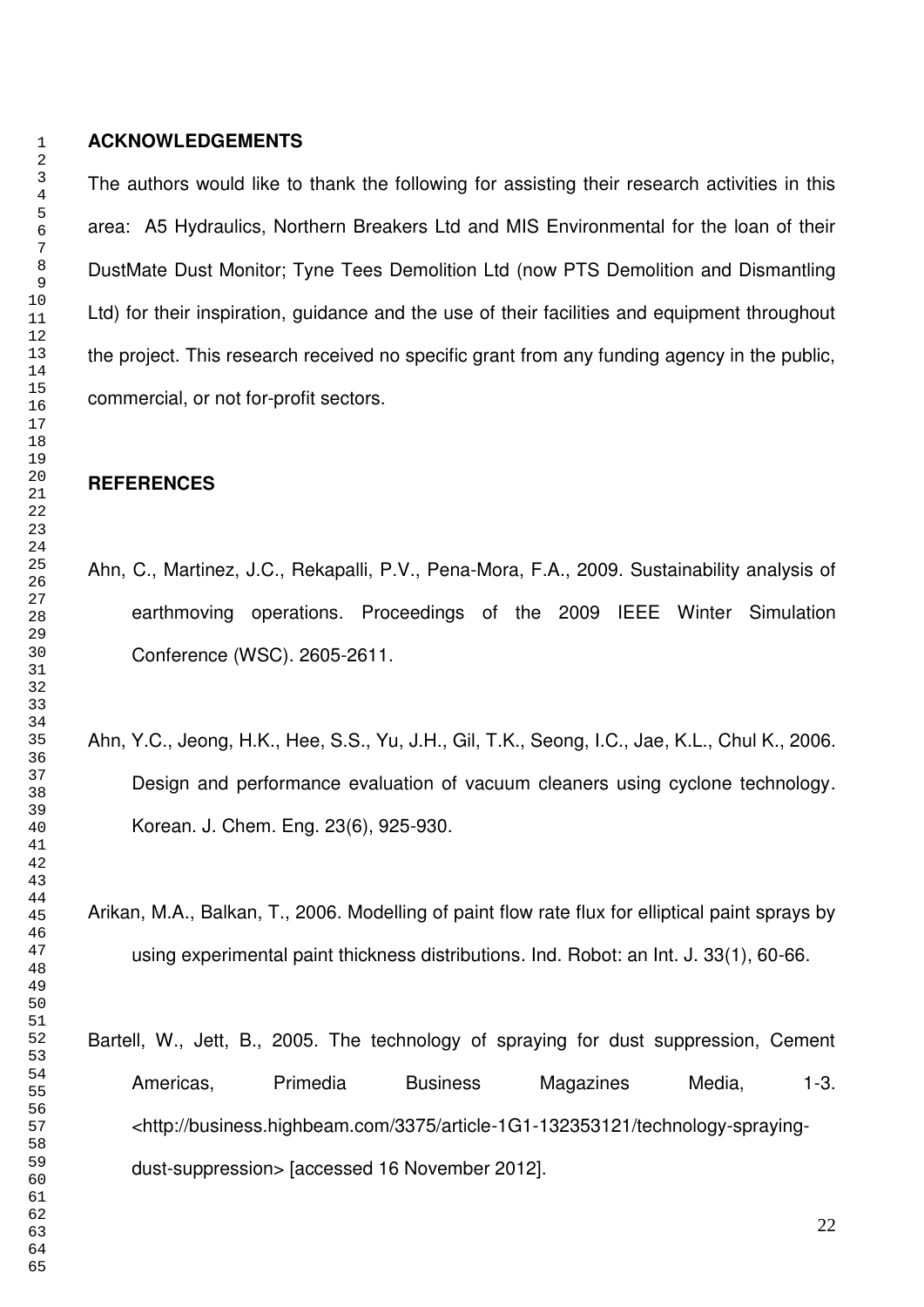- 
- Copeland, C.R., Eisele, T.C., Kawatra, S.K., 2009. Suppression of airborne particulates in iron ore processing facilities. Int. J. Miner. Process. 93, 232-238.
- De Vocht, F., Hirst, A., Gardner, A., 2009. Application of PUF foam inserts for respirable dust measurements in the brick-manufacturing industry. Annu. Occup. Hyg. 53(1), 19-25.
- Dimari, G.A., Hati, S.S., Waziri, M., Maitera, O.N., 2008. Pollution synergy from particulate matter sources: the harmattan, fugitive dust and combustion emissions in Maiduguri Metropolis, Nigeria. Eur. J. Sci. Res. 23(3), 465-473
- Driussi, C., Jansz, J., 2006. Technological options for waste minimization in the mining industry. J. Clean. Prod. 14(8), 682-688.
- Edwards, D.J., Holt, G.D., Harris, F.C., 2002. Predicting downtime costs of tracked hydraulic excavators operating in the UK opencast mining industry. Constr. Manag. Econ. 20(7), 581-591.
- Gambatese, J.A., James, D.E., 2001. Dust suppression using truck mounted water spray system. J. Constr. Eng. Manag. 127(1), 53-55.

Gunson, A.J., Klein, B., Veiga, M., Dunbar, S., 2012. Reducing mine water requirements. J. Clean. Prod. 21(1), 71-82.

Holman, C., 2012. The health impact of demolition dust. Health Estate. 66(8), 72.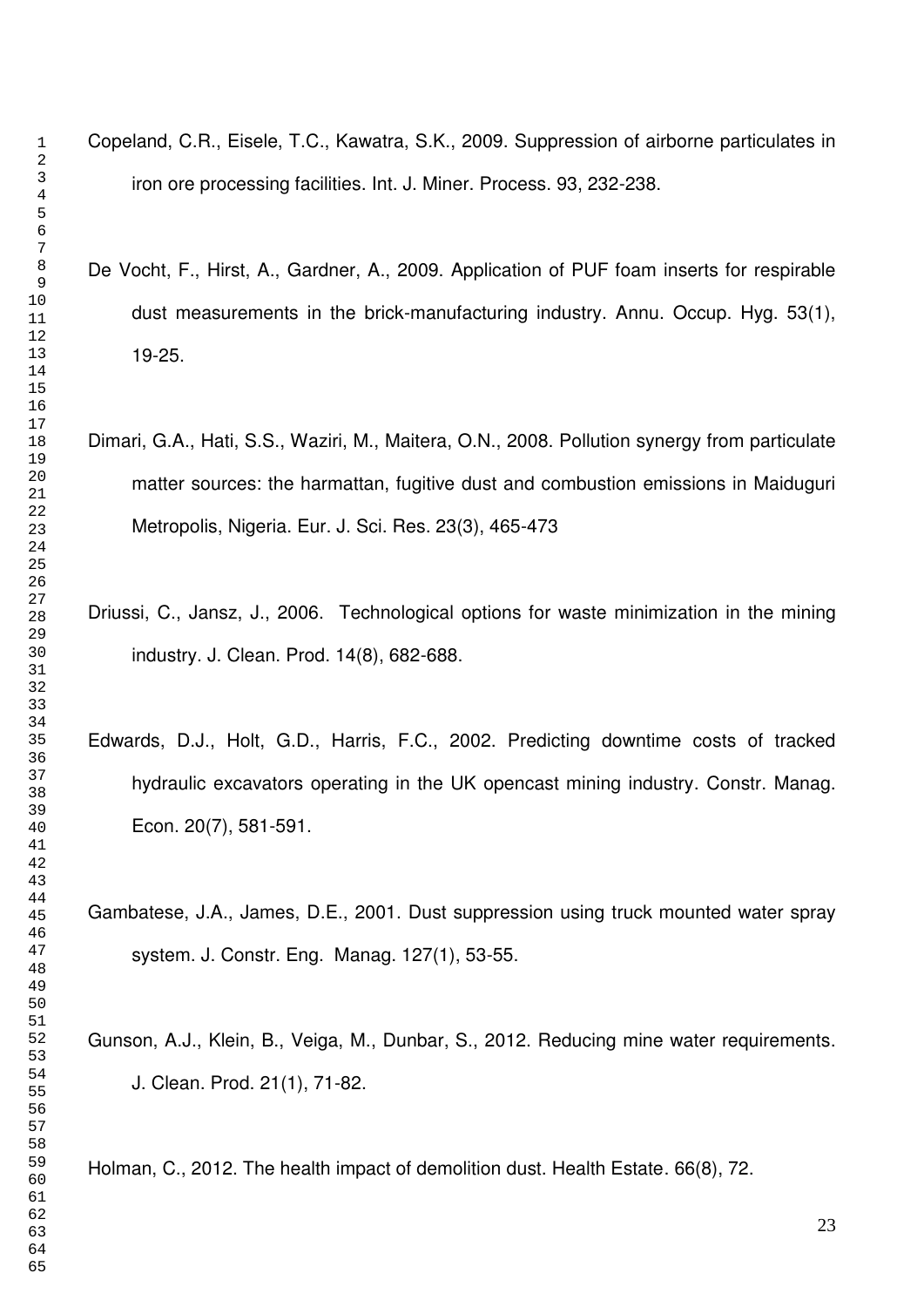# HSE, 2004. Control of substances hazardous to health regulations, Operational guidance and advice (200-299), OC 273/20 (Version 2). <http://www.hse.gov.uk/foi/internalops/ocs/200-299/273\_20/index.htm> [accessed 25 March 2013]

- HSE, 2010. Dust control on cut-off saws used for stone or concrete cutting, Construction information sheet, No.54, HSE Books, Series Code CIS54, Stock Code CIS54REV1. < http://www.hse.gov.uk/pubns/cis54.pdf> [accessed 16 November 2012].
- Innovative Technology, 1998. Concrete Dust Suppression System, U.S Department of Energy, OST reference 2154.
- Kaveri Ultra Ltd, 2008. Dry fog dust suppression system, dust control solution for 21st century. <http://www.kaveri.in/pdfs/DFDSS.pdf> [accessed 16 November 2012].
- Larman, C., 2003. Agile and Iterative Development: A Manager's Guide, first ed. Addison-Wesley Professional.
- Linnainmaa, M., Laitinen, J., Leskinen, A., Sippula, O., Kalliokoski, P., 2007. Laboratory and field testing of sampling methods for inhalable and respirable dust. J. Occup. Environ. Hyg. 5(1), 28-35.

Makuch, Z., Karyampa, M., 2012. Environmental and Energy Law, first ed. Wiley-Blackwell.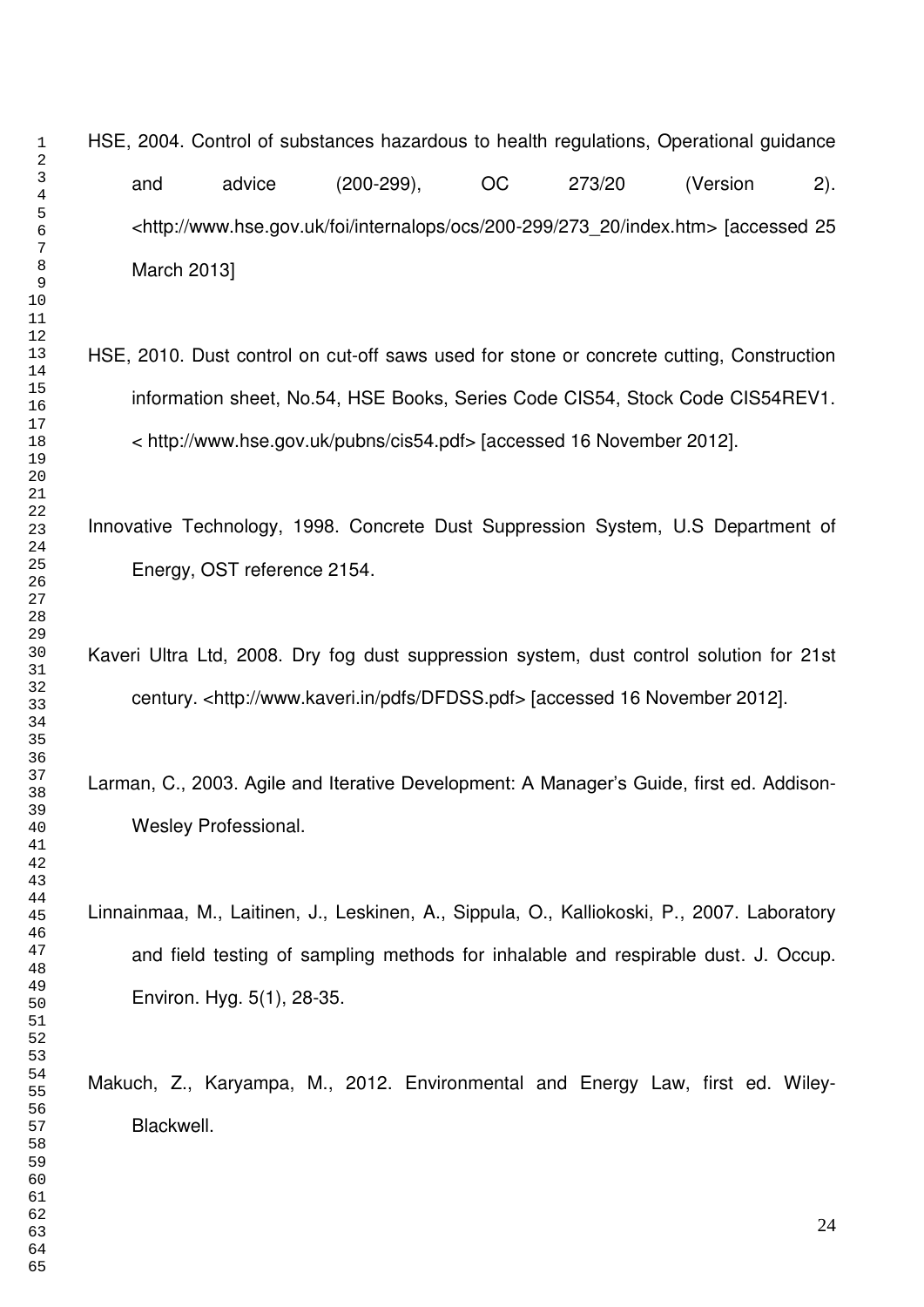Mondal, D., Datta, A., Sarkar, A., 2004. Droplet size and velocity distributions in a spray from a pressure swirl atomizer: application of maximum entropy formalism. Proc. Inst. Mech. Eng. Part C: J. Mech. Eng. Sci. 218(7), 737-749.

- Nij, E.T., Hilhorst, S., Spee, T., Spierings, J., Steffens, F., Lumens, M., Heederik, D., 2003. Dust control measures in the construction industry. Annu. Occup. Hyg. 47(3), 211- 218.
- Petavratzi, E., Kingman, S., Lowndes, I., 2005. Particulates from mining operations: a review of sources, effects and regulations. Miner. Eng. 18(12), 1183-1199.
- Peterson, E., 2011. An aid to fugitive material control in coal ash applications. World of Coal Ash (WOCA) Conference. May 9-12, Denver, CO, USA.
- Pope III, C.A., Ezzati, M., Dockery, D.W., 2009. Fine-particulate air pollution and life expectancy in the United States. N. Engl. J. Med. 360(4), 376-386.
- Raring, D.L., 1998. Multi-chambered scrubbing apparatus for dust control. U.S. Patent No. 5,713,970.3.

Schmon, E., Kruse, A., 2007. Paint spray gun. U.S. Patent No. D552,715. 2 Oct. 2007.

Schweizer, R., Motter, J.W., 2001. Paint overspray exhaust air filter. U.S. Patent No. 6,231,646.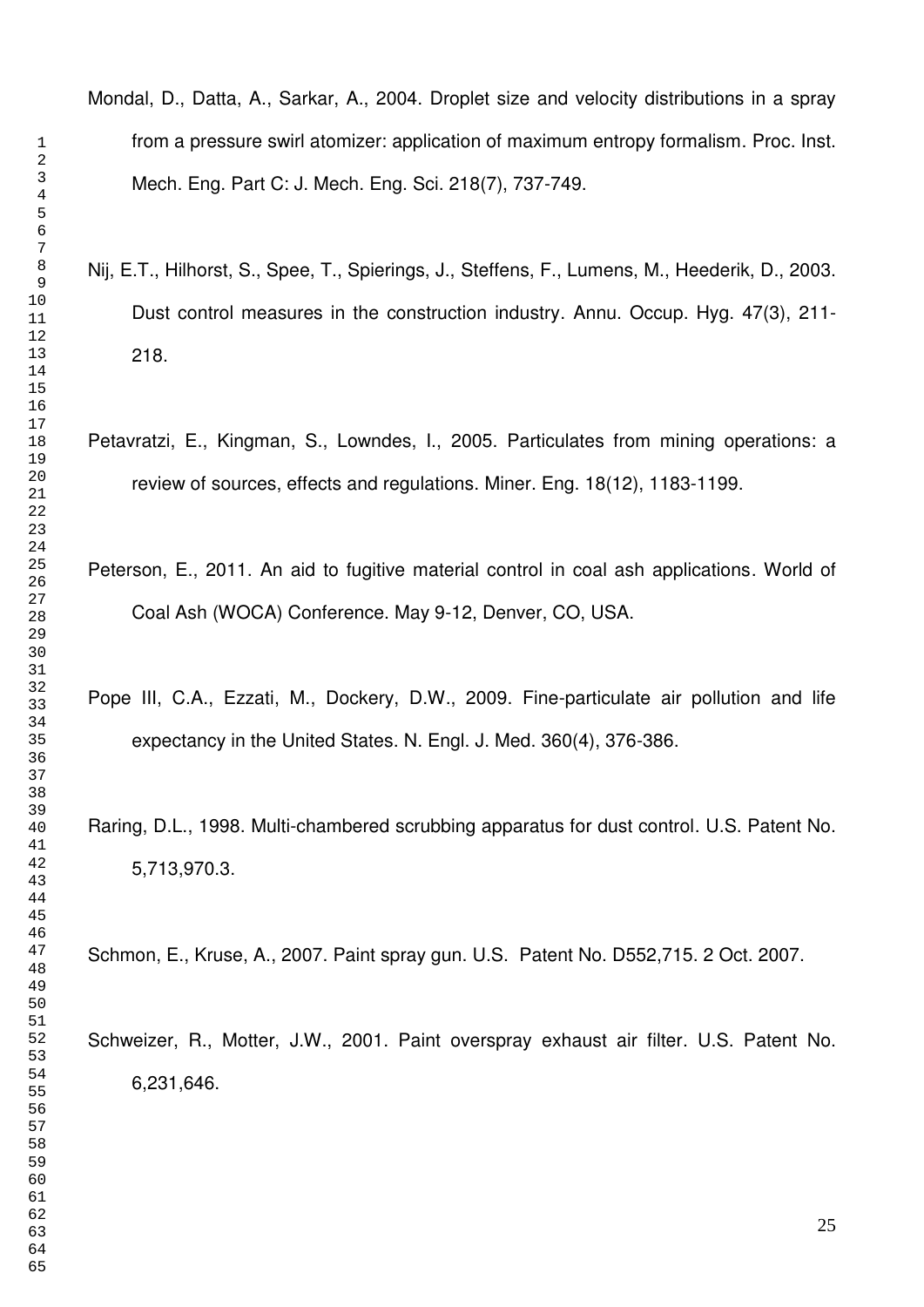Sealpump, 2013. Dust control system. <http://www.sealpump.com/dust-controlsystems.php> [accessed 12 April 2013].

Turnkey, 2002a. DustMate, airborne particulate monitors. <http://www.turnkeyinstruments.com/images/documents/Turnkey-Dust-Monitors.pdf> [accessed 16 November 2012].

Turnkey, 2002b. DustMate operating instructions. <http://www.turnkeyinstruments.com/images/documents/DustMate-Operating-Instructions.pdf> [accessed 16 November 2012].

Vallero, D., 2007. Fundamentals of air pollution, fourth ed. Academic press.

Wessexwater, 2013. Commercial charges explained 2013-2014. < http://www.wessexwater.co.uk/customers/threecol.aspx?id=306&linkidentifier=id&ite mid=306> [accessed 12 April 2013].

Wu, J.M., Chen, J., 2011. Improving the design of a pickup head for particle removal using computational fluid dynamics. Proc. Inst. Mech. Eng. Part C: J. Mech. Eng. Sci. 225(4), 939-948.

Zhao, Z.Y., Zhao, X.J., Davidson, K., Zuo, J., 2012. A corporate social responsibility indicator system for construction enterprises. J. Clean. Prod. 29–30, 277-289.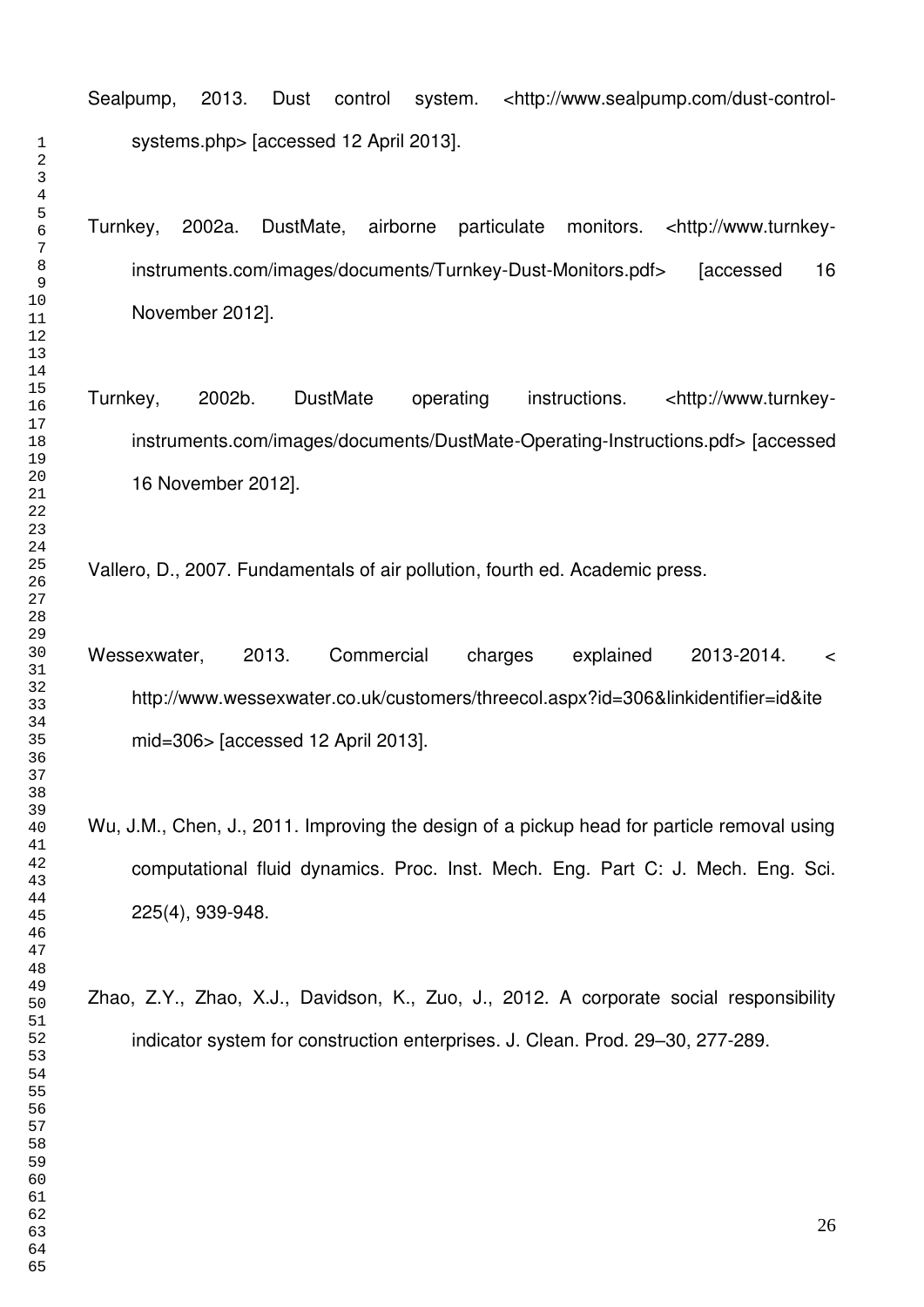- Figure 1: Paint spray gun nozzle
- Figure 2: The overall methodology (adopted from Larman, (2003))
- Figure 3: Bridge demolition
- Figure 4: Concept dust suppression system
- Figure 5: Concept prototype fitment
- Figure 6: Water tank and nozzle designs
- Figure 7: The prototype system fitted into a mini excavator
- Figure 8: Chart 1 and 2 inhalable and respirable dust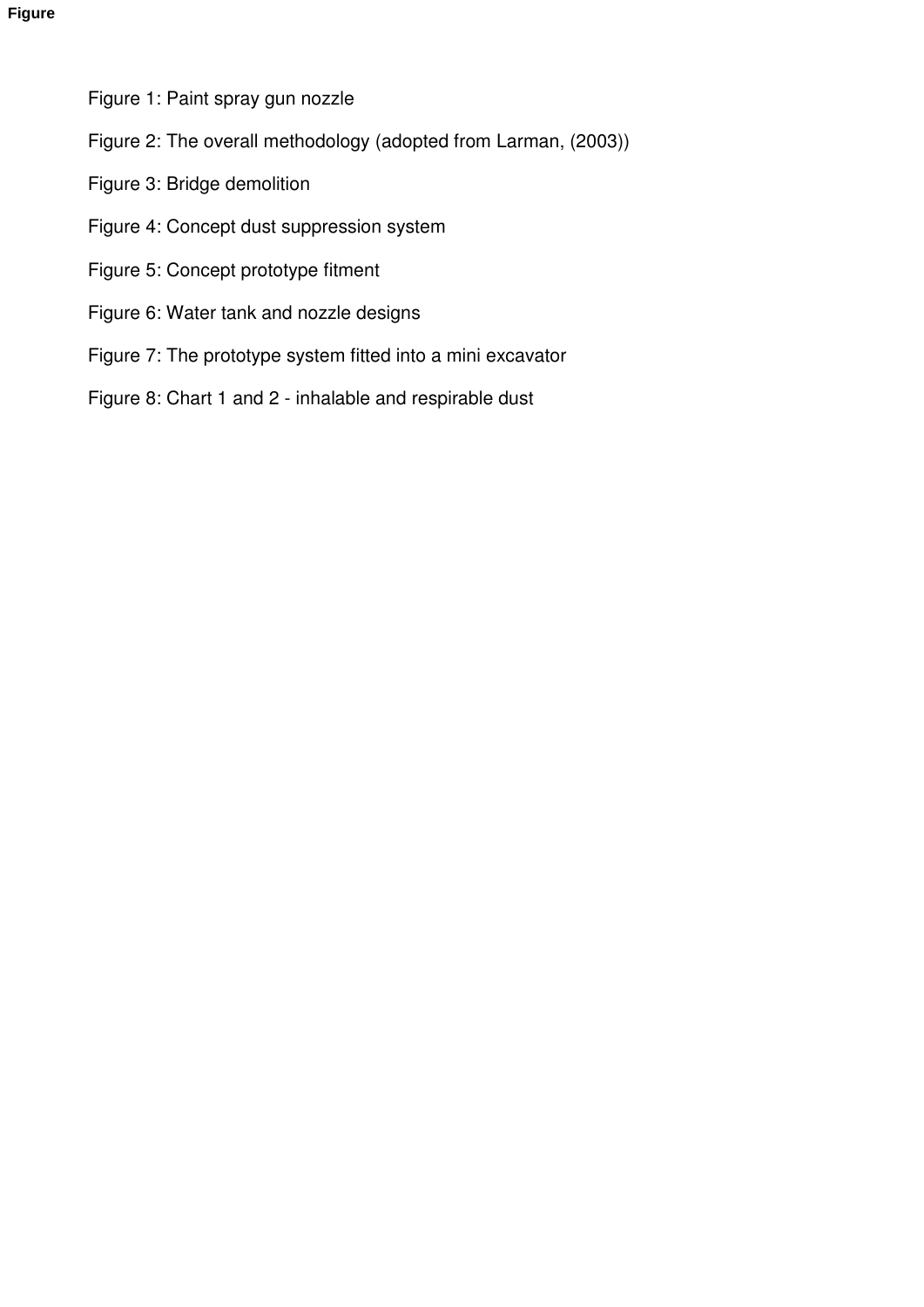

Figure 1: Paint spray gun nozzle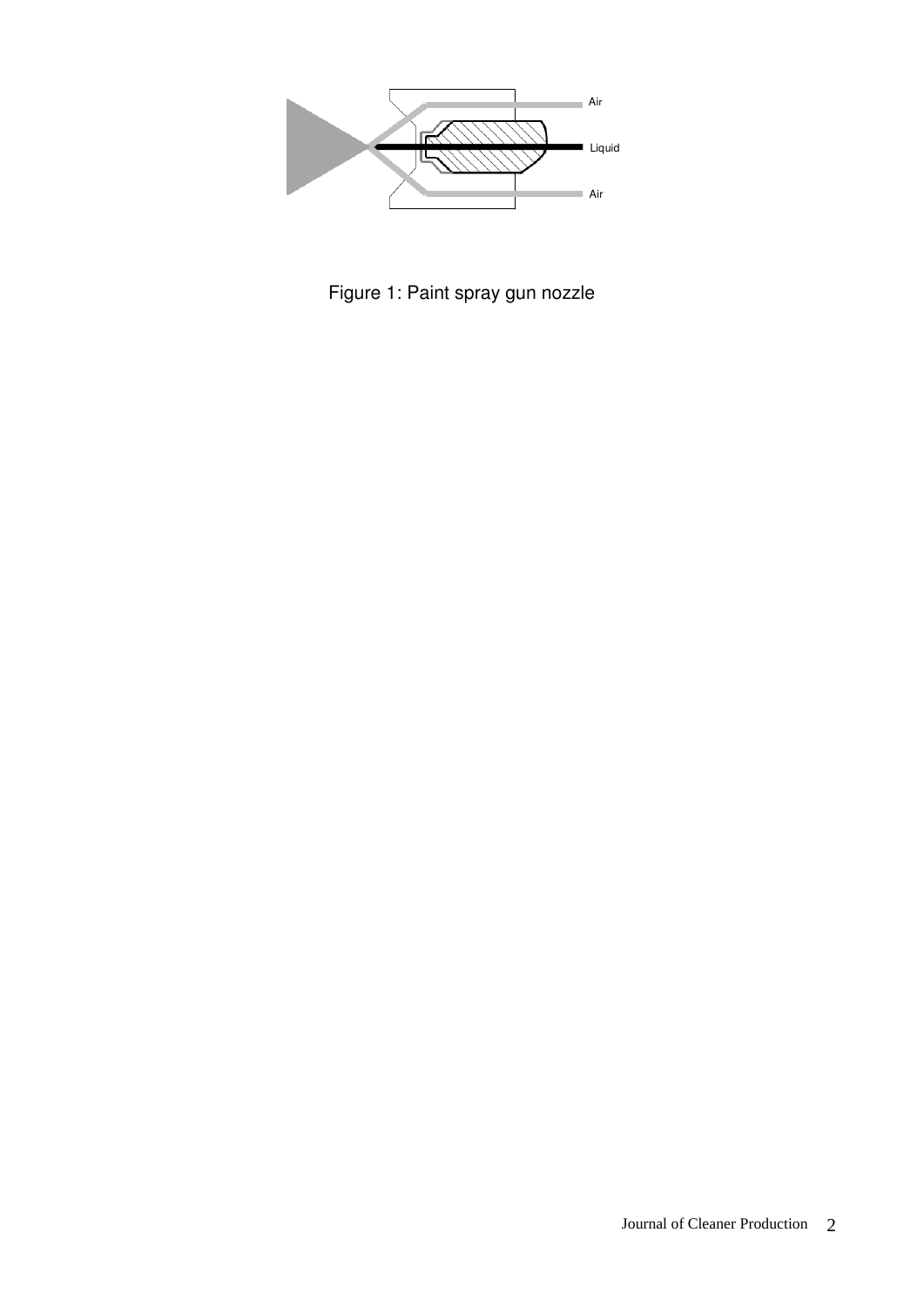

Figure 2: The overall methodology (adopted from Larman, (2003))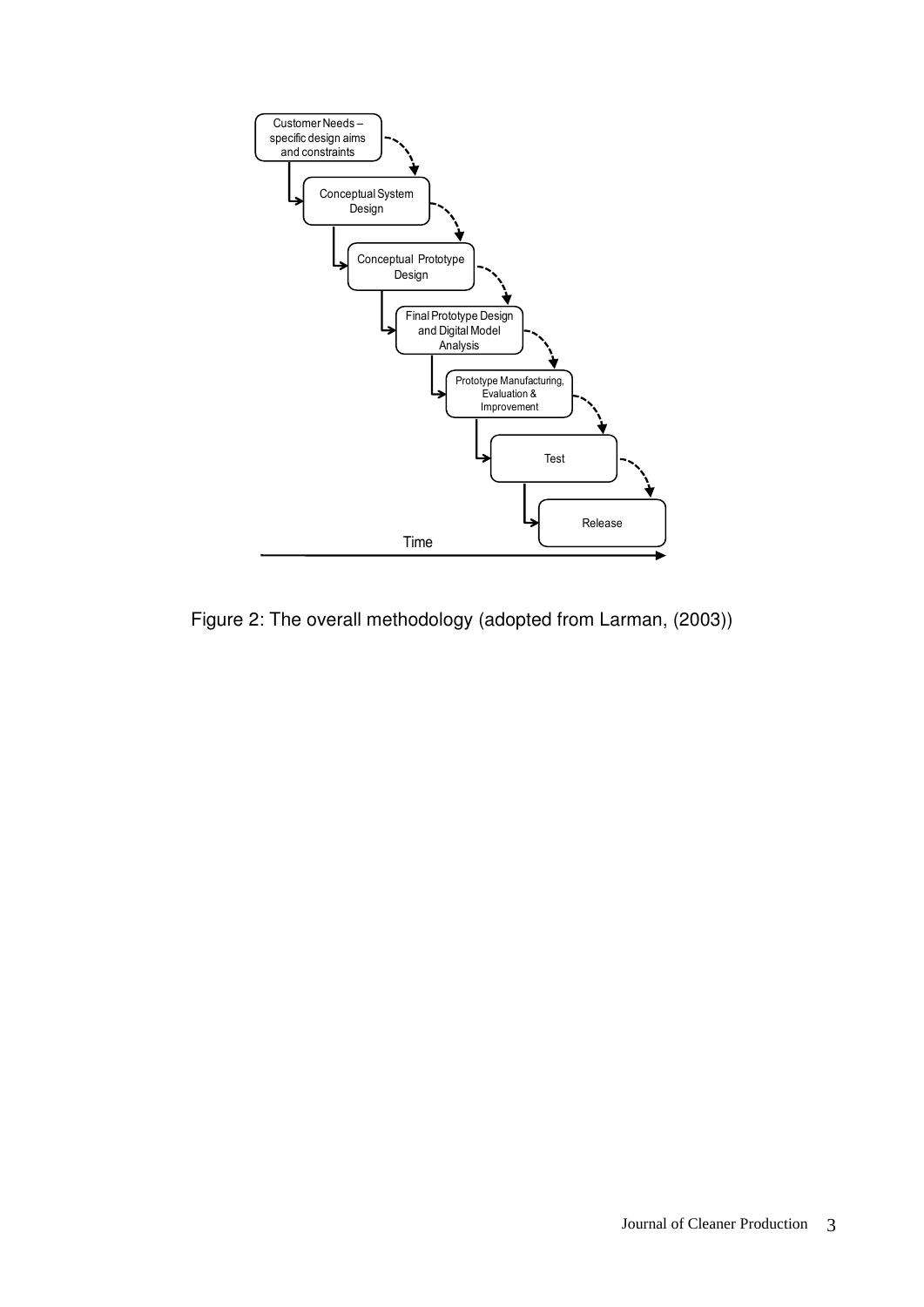

Figure 3: Bridge demolition

.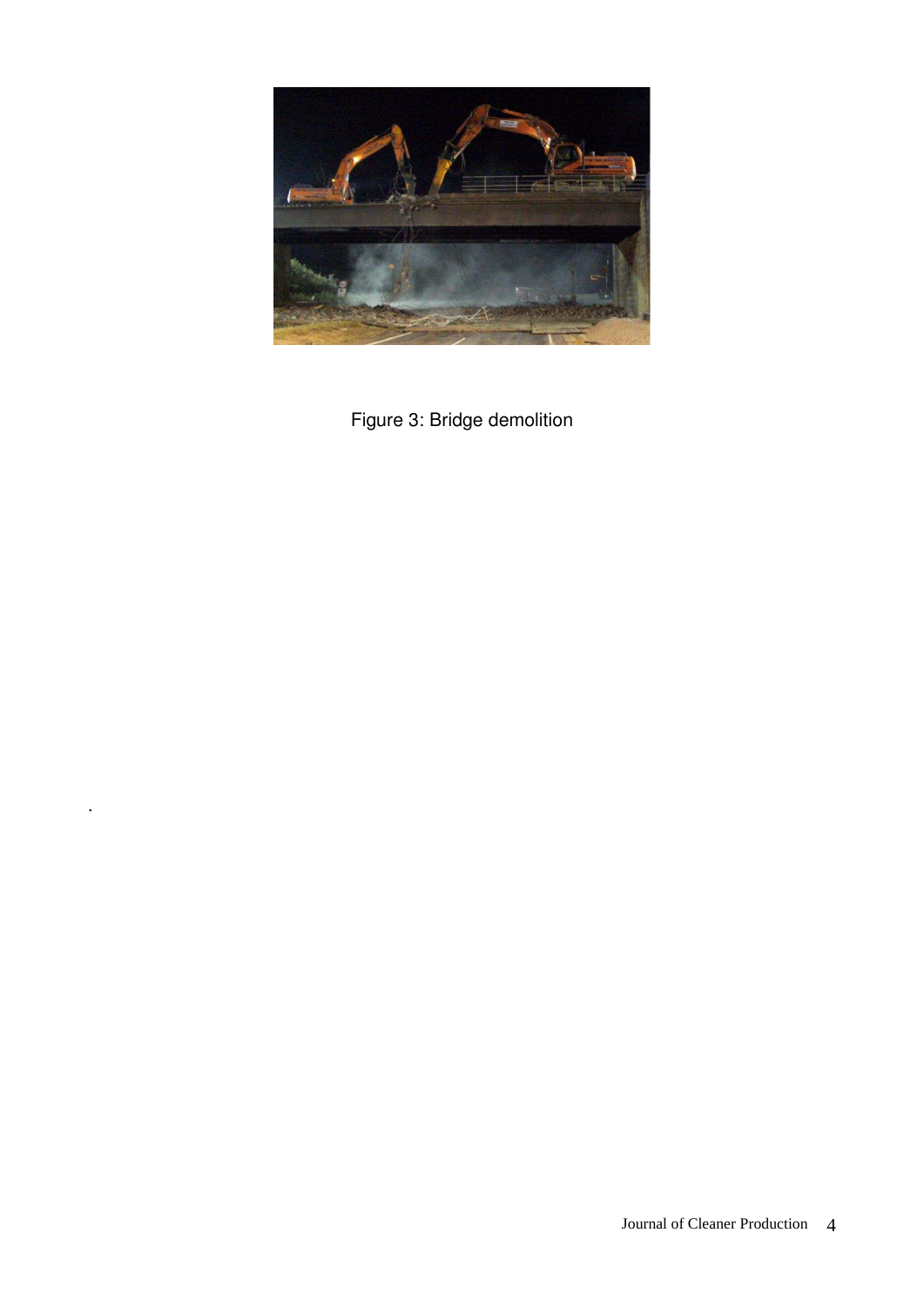

Figure 4: Concept dust suppression system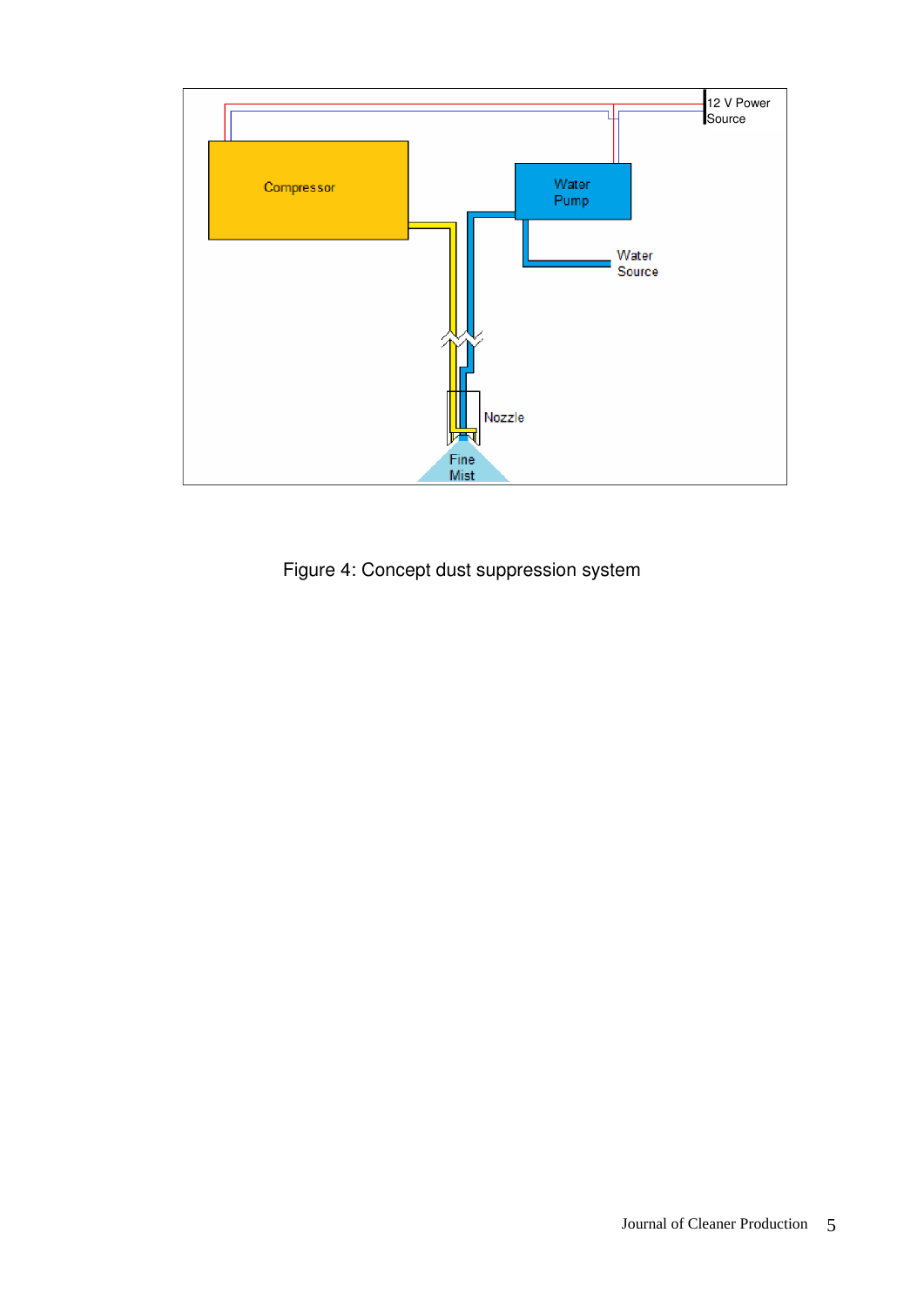

Figure 5: Concept prototype fitment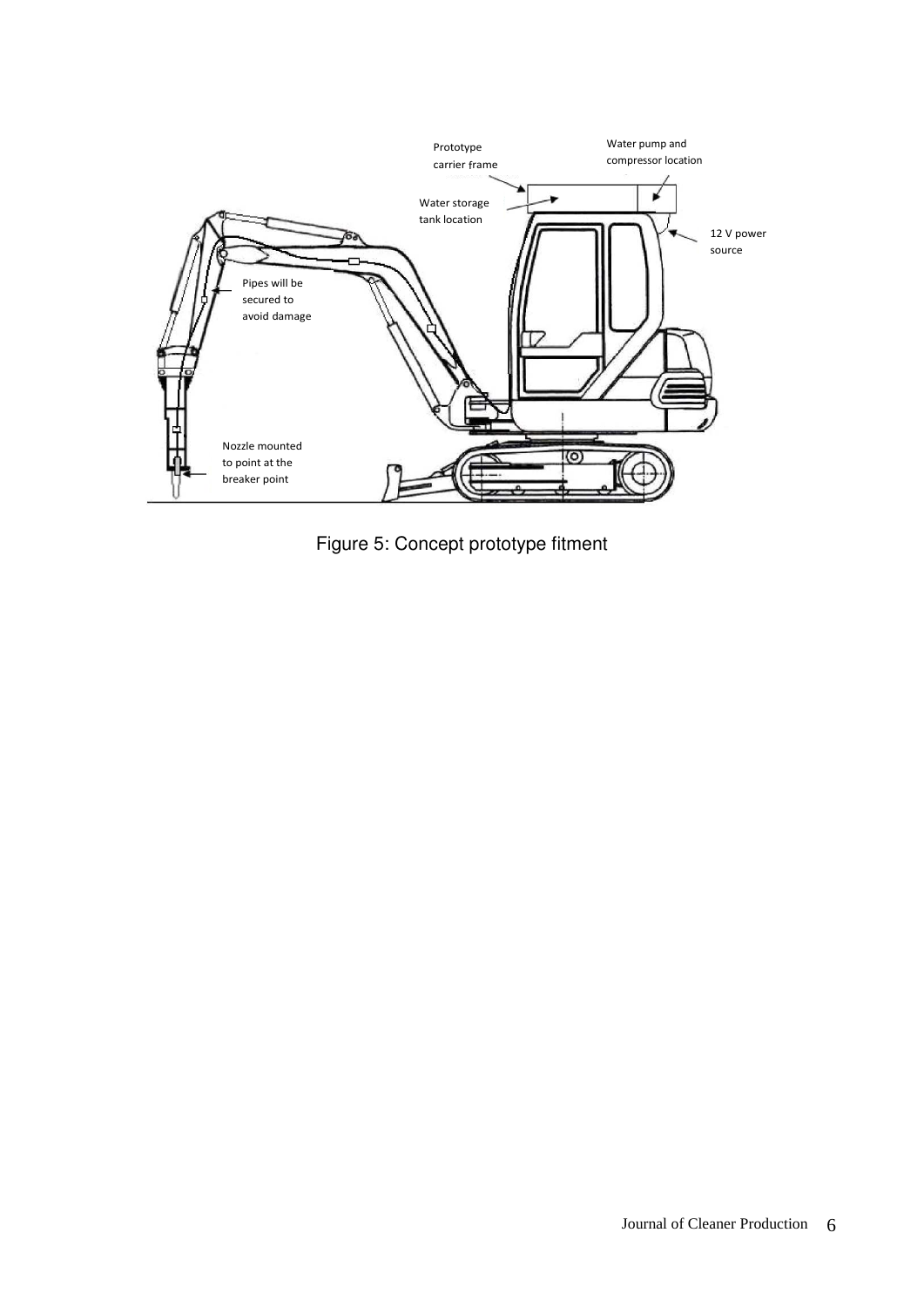

Figure 6: Water tank and nozzle designs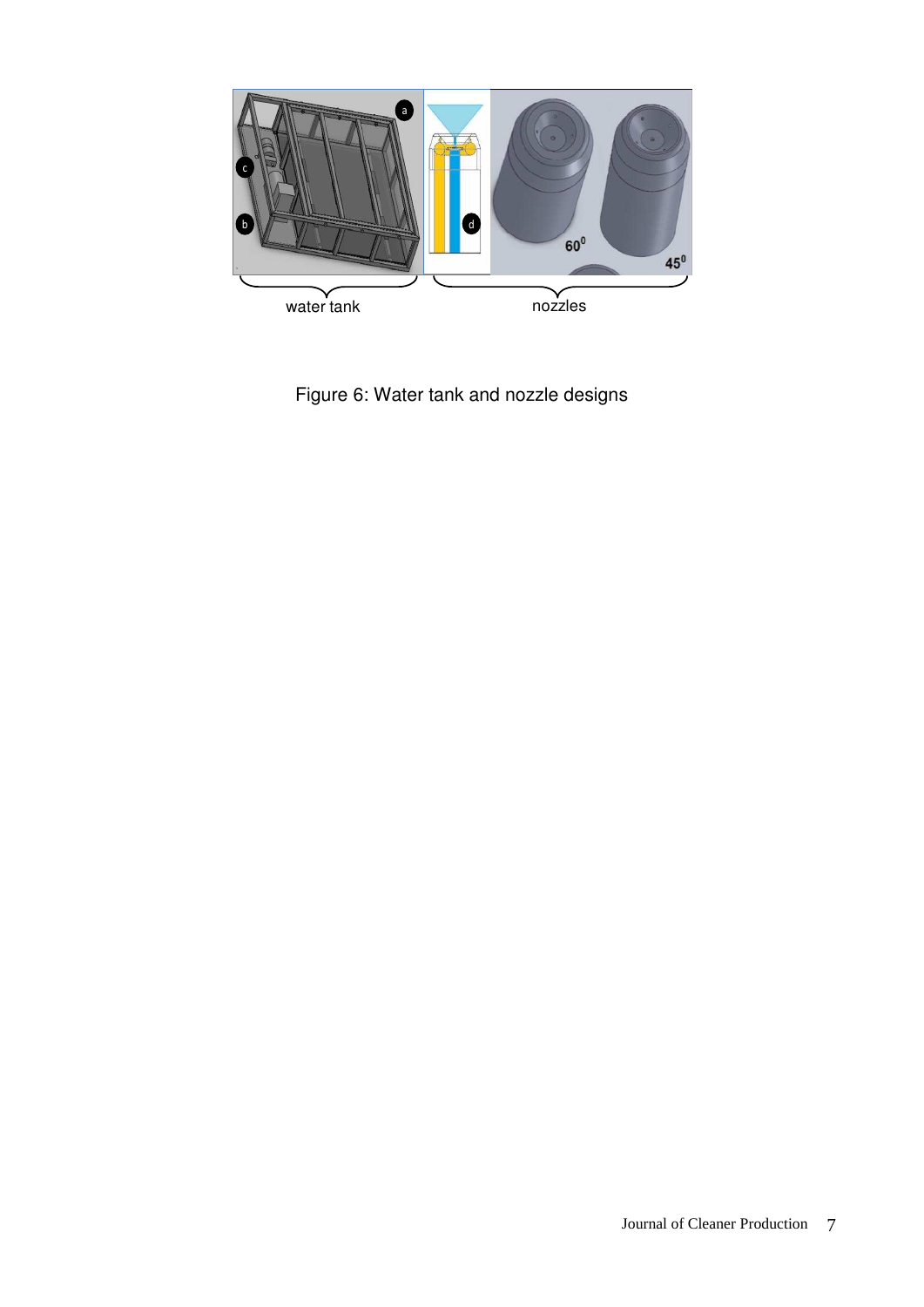

Figure 7: The prototype system fitted into a mini excavator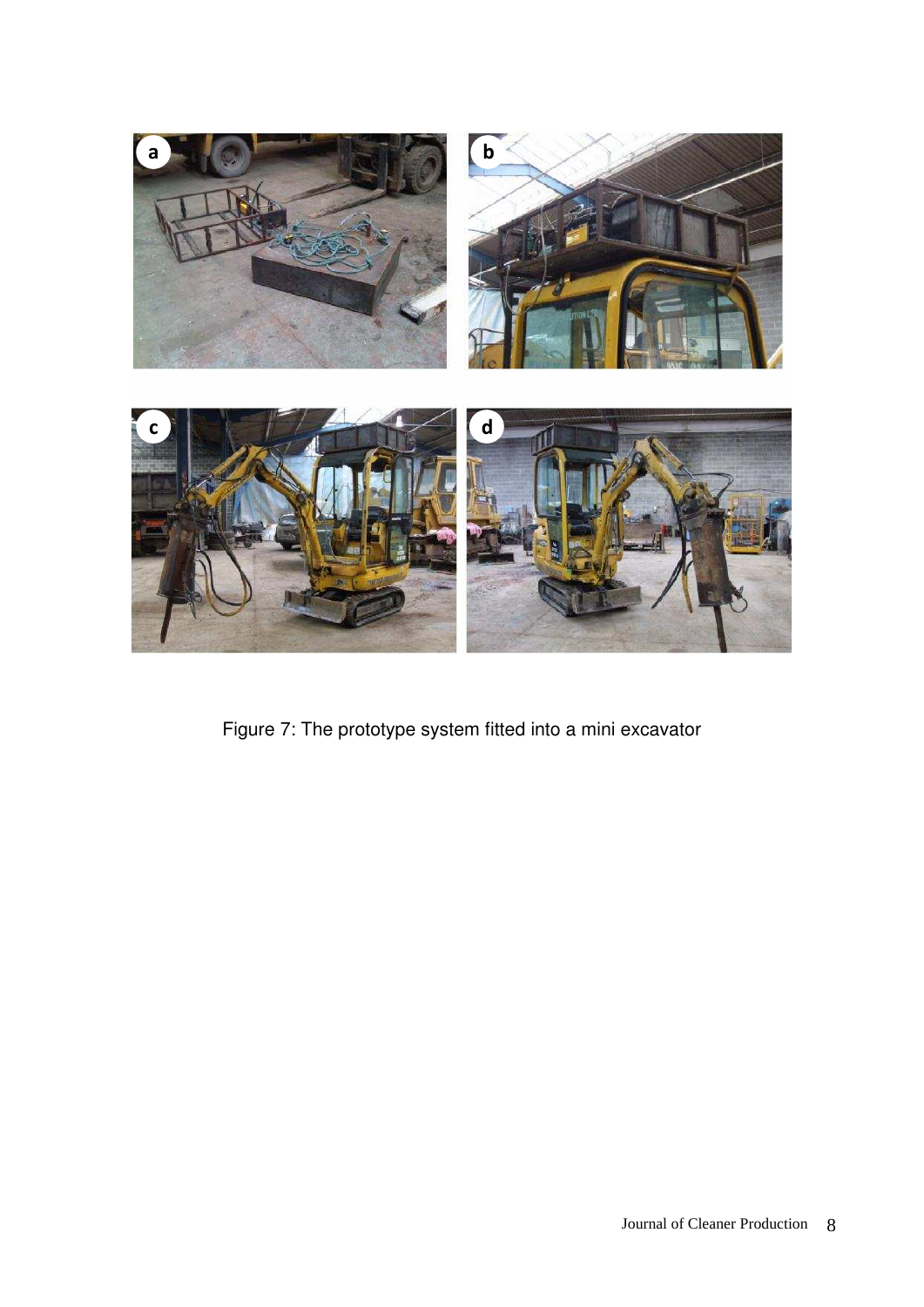

Figure 8: Chart 1 and 2 - Inhalable and respirable dust